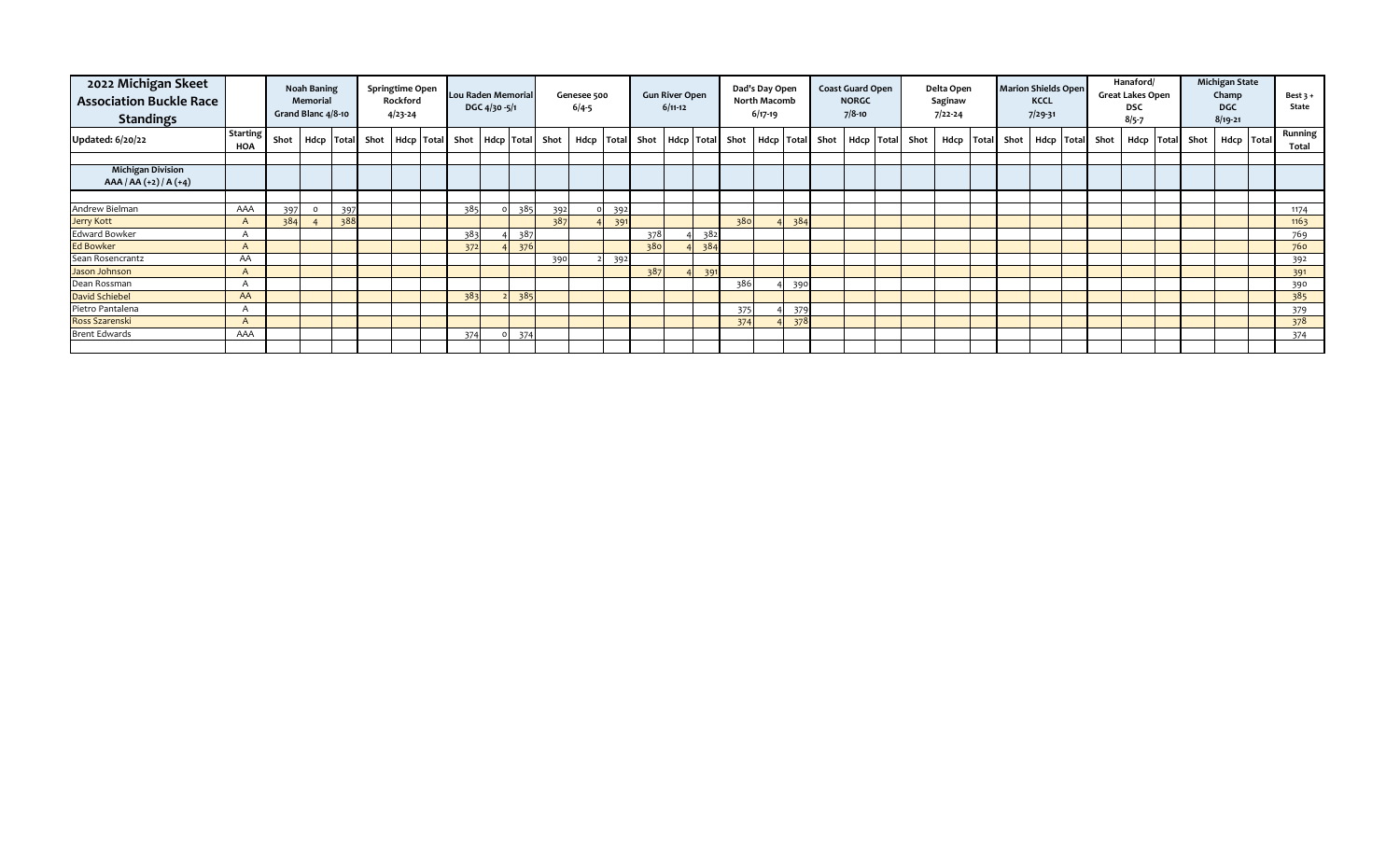| 2022 Michigan Skeet<br><b>Association Buckle Race</b><br><b>Standings</b>                                                            |                        |      | <b>Noah Baning</b><br>Memorial<br>Grand Blanc 4/8-10 |                 |      | Springtime Open<br>Rockford<br>$4/23 - 24$ |                  | <b>Lou Raden Memorial</b> | DGC 4/30 -5/1 |     |                 | Genesee 500<br>$6/4 - 5$ |     |      | <b>Gun River Open</b><br>$6/11-12$ |                 |            | Dad's Day Open<br>North Macomb<br>$6/17-19$ |                 |      | <b>Coast Guard Open</b><br><b>NORGC</b><br>$7/8 - 10$ |            |      | Delta Open<br>Saginaw<br>$7/22 - 24$ |              |      | <b>Marion Shields Open</b><br>KCCL<br>$7/29 - 31$ |            |      | Hanaford/<br><b>Great Lakes Open</b><br>DSC<br>$8/5 - 7$ |              |      | <b>Michigan State</b><br>Champ<br><b>DGC</b><br>$8/19 - 21$ |       | Best $3 +$<br>State |
|--------------------------------------------------------------------------------------------------------------------------------------|------------------------|------|------------------------------------------------------|-----------------|------|--------------------------------------------|------------------|---------------------------|---------------|-----|-----------------|--------------------------|-----|------|------------------------------------|-----------------|------------|---------------------------------------------|-----------------|------|-------------------------------------------------------|------------|------|--------------------------------------|--------------|------|---------------------------------------------------|------------|------|----------------------------------------------------------|--------------|------|-------------------------------------------------------------|-------|---------------------|
| <b>Updated: 6/20/22</b>                                                                                                              | <b>Starting</b><br>HOA | Shot | Hdcp Total                                           |                 | Shot |                                            | Hdcp Total       | Shot                      |               |     | Hdcp Total Shot | Hdcp Total               |     | Shot | Hdcp                               |                 | Total Shot |                                             | Hdcp Total      | Shot |                                                       | Hdcp Total | Shot | Hdcp                                 | <b>Total</b> | Shot |                                                   | Hdcp Total | Shot | Hdcp                                                     | <b>Total</b> | Shot | Hdcp                                                        | Total | Running<br>Total    |
| <b>Huron Division</b>                                                                                                                |                        |      |                                                      |                 |      |                                            |                  |                           |               |     |                 |                          |     |      |                                    |                 |            |                                             |                 |      |                                                       |            |      |                                      |              |      |                                                   |            |      |                                                          |              |      |                                                             |       |                     |
| $B / C (+5) / D (+10) / E (+15)$                                                                                                     |                        |      |                                                      |                 |      |                                            |                  |                           |               |     |                 |                          |     |      |                                    |                 |            |                                             |                 |      |                                                       |            |      |                                      |              |      |                                                   |            |      |                                                          |              |      |                                                             |       |                     |
|                                                                                                                                      |                        |      |                                                      |                 |      |                                            |                  |                           |               |     |                 |                          |     |      |                                    |                 |            |                                             |                 |      |                                                       |            |      |                                      |              |      |                                                   |            |      |                                                          |              |      |                                                             |       |                     |
| Patrick Fowler                                                                                                                       | B                      | 387  | $\circ$                                              | 387             |      |                                            |                  | 395                       | $\Omega$      | 395 |                 |                          |     |      |                                    |                 | 385        |                                             | 385             |      |                                                       |            |      |                                      |              |      |                                                   |            |      |                                                          |              |      |                                                             |       | 1167                |
| <b>Michael Suwinski</b>                                                                                                              | B                      | 361  | $\circ$                                              | 361             |      |                                            |                  |                           |               |     | 373             | $\Omega$                 | 373 |      |                                    |                 | 373        |                                             | 373<br>$\Omega$ |      |                                                       |            |      |                                      |              |      |                                                   |            |      |                                                          |              |      |                                                             |       | 1107                |
| Jerry Davis                                                                                                                          | $\mathsf{C}$           | 354  | 5                                                    | 35 <sub>9</sub> |      |                                            |                  | 362                       |               | 367 | 352             |                          | 357 |      |                                    |                 |            |                                             |                 |      |                                                       |            |      |                                      |              |      |                                                   |            |      |                                                          |              |      |                                                             |       | 1083                |
| <b>Scott Crosby</b>                                                                                                                  | $\mathsf{C}$           | 354  | $\overline{5}$                                       | 359             |      |                                            |                  | 341                       |               | 346 | 356             |                          | 361 |      |                                    |                 |            |                                             |                 |      |                                                       |            |      |                                      |              |      |                                                   |            |      |                                                          |              |      |                                                             |       | 1066                |
| Jim Gingrich                                                                                                                         | $\overline{B}$         | 353  | $\circ$                                              | 353             |      |                                            |                  | 358                       | $\circ$       | 358 |                 |                          |     |      |                                    |                 | 348        |                                             | 348<br>$\Omega$ |      |                                                       |            |      |                                      |              |      |                                                   |            |      |                                                          |              |      |                                                             |       | 1059                |
| <b>Jimmy Grimes</b>                                                                                                                  | $\overline{B}$         |      |                                                      |                 |      |                                            |                  | 380                       | $\Omega$      | 380 |                 |                          |     | 381  |                                    | 381             |            |                                             |                 |      |                                                       |            |      |                                      |              |      |                                                   |            |      |                                                          |              |      |                                                             |       | 761                 |
| <b>Brian Myers</b>                                                                                                                   | B                      |      |                                                      |                 | 371  |                                            | $0\frac{371}{ }$ |                           |               |     |                 |                          |     | 369  |                                    | 369             |            |                                             |                 |      |                                                       |            |      |                                      |              |      |                                                   |            |      |                                                          |              |      |                                                             |       | 740                 |
| <b>Tom Pavlack</b>                                                                                                                   | B                      |      |                                                      |                 | 362  |                                            | $0 \t362$        |                           |               |     |                 |                          |     | 374  |                                    | 374<br>$\circ$  |            |                                             |                 |      |                                                       |            |      |                                      |              |      |                                                   |            |      |                                                          |              |      |                                                             |       | 736                 |
| Loraine Malloy                                                                                                                       | B                      | 367  | $\circ$                                              | 367             |      |                                            |                  |                           |               |     | 368             | $\Omega$                 | 368 |      |                                    |                 |            |                                             |                 |      |                                                       |            |      |                                      |              |      |                                                   |            |      |                                                          |              |      |                                                             |       | 735                 |
| Jim Berg                                                                                                                             | $\overline{B}$         | 361  | $\circ$                                              | 36 <sup>°</sup> |      |                                            |                  |                           |               |     | 371             |                          | 371 |      |                                    |                 |            |                                             |                 |      |                                                       |            |      |                                      |              |      |                                                   |            |      |                                                          |              |      |                                                             |       | 732                 |
| Miichael Baker                                                                                                                       | B                      | 365  | $\circ$                                              | 365             |      |                                            |                  |                           |               |     | 364             | $\Omega$                 | 364 |      |                                    |                 |            |                                             |                 |      |                                                       |            |      |                                      |              |      |                                                   |            |      |                                                          |              |      |                                                             |       | 729                 |
| <b>Tom Holton</b>                                                                                                                    | $\overline{B}$         | 368  | $\circ$                                              | 368             |      |                                            |                  |                           |               |     | 359             | $\Omega$                 | 359 |      |                                    |                 |            |                                             |                 |      |                                                       |            |      |                                      |              |      |                                                   |            |      |                                                          |              |      |                                                             |       | 727                 |
| Ron Simmons                                                                                                                          | D                      |      |                                                      |                 | 300  | 10                                         | 310              |                           |               |     | 327             | 10                       | 337 |      |                                    |                 |            |                                             |                 |      |                                                       |            |      |                                      |              |      |                                                   |            |      |                                                          |              |      |                                                             |       | 647                 |
| David Boomstra                                                                                                                       | $\mathsf{B}$           |      |                                                      |                 |      |                                            |                  |                           |               |     |                 |                          |     | 378  |                                    | 378<br>$\Omega$ |            |                                             |                 |      |                                                       |            |      |                                      |              |      |                                                   |            |      |                                                          |              |      |                                                             |       | 378                 |
| Trish Magyar                                                                                                                         | C                      |      |                                                      |                 |      |                                            |                  | 370                       |               | 375 |                 |                          |     |      |                                    |                 |            |                                             |                 |      |                                                       |            |      |                                      |              |      |                                                   |            |      |                                                          |              |      |                                                             |       | 375                 |
| <b>Ryan Cordes</b>                                                                                                                   | B                      |      |                                                      |                 | 374  |                                            | 0 374            |                           |               |     |                 |                          |     |      |                                    |                 |            |                                             |                 |      |                                                       |            |      |                                      |              |      |                                                   |            |      |                                                          |              |      |                                                             |       | 374                 |
| Ken Cochran                                                                                                                          | B                      |      |                                                      |                 |      |                                            |                  |                           |               |     |                 |                          |     |      |                                    |                 | 374        |                                             | 374<br>$\Omega$ |      |                                                       |            |      |                                      |              |      |                                                   |            |      |                                                          |              |      |                                                             |       | 374                 |
| Kyle Lafountain                                                                                                                      | D                      |      |                                                      |                 |      |                                            |                  |                           |               |     | 360             | 10 <sup>1</sup>          | 370 |      |                                    |                 |            |                                             |                 |      |                                                       |            |      |                                      |              |      |                                                   |            |      |                                                          |              |      |                                                             |       | 370                 |
| Robert Dubridge                                                                                                                      | B                      |      |                                                      |                 |      |                                            |                  |                           |               |     |                 |                          |     | 370  |                                    | 370<br>$\circ$  |            |                                             |                 |      |                                                       |            |      |                                      |              |      |                                                   |            |      |                                                          |              |      |                                                             |       | 370                 |
| John Klida                                                                                                                           | B                      |      |                                                      |                 |      |                                            |                  |                           |               |     |                 |                          |     |      |                                    |                 | 370        |                                             | 370<br>$\Omega$ |      |                                                       |            |      |                                      |              |      |                                                   |            |      |                                                          |              |      |                                                             |       | 370                 |
| Rick Trawinski                                                                                                                       | B                      |      |                                                      |                 |      |                                            |                  |                           |               |     |                 |                          |     |      |                                    |                 | 369        |                                             | 36 <sup>c</sup> |      |                                                       |            |      |                                      |              |      |                                                   |            |      |                                                          |              |      |                                                             |       | 369                 |
| Len Smith                                                                                                                            | $\mathsf{C}$           | 363  | 5 <sup>5</sup>                                       | 368             |      |                                            |                  |                           |               |     |                 |                          |     |      |                                    |                 |            |                                             |                 |      |                                                       |            |      |                                      |              |      |                                                   |            |      |                                                          |              |      |                                                             |       | 368                 |
| Jeremy Taylor                                                                                                                        | C                      |      |                                                      |                 | 355  |                                            | 5 360            |                           |               |     |                 |                          |     |      |                                    |                 |            |                                             |                 |      |                                                       |            |      |                                      |              |      |                                                   |            |      |                                                          |              |      |                                                             |       | 360                 |
| Nicholas Bielman                                                                                                                     | $\mathsf{C}$           |      |                                                      |                 |      |                                            |                  |                           |               |     | 353             |                          | 358 |      |                                    |                 |            |                                             |                 |      |                                                       |            |      |                                      |              |      |                                                   |            |      |                                                          |              |      |                                                             |       | 358                 |
| Matthew Wright                                                                                                                       | C                      |      |                                                      |                 |      |                                            |                  |                           |               |     |                 |                          |     | 352  | $5 -$                              | 357             |            |                                             |                 |      |                                                       |            |      |                                      |              |      |                                                   |            |      |                                                          |              |      |                                                             |       | 357                 |
| <b>Keith Toro</b>                                                                                                                    | D                      |      |                                                      |                 | 342  | 10 <sup>1</sup>                            | 352              |                           |               |     |                 |                          |     |      |                                    |                 |            |                                             |                 |      |                                                       |            |      |                                      |              |      |                                                   |            |      |                                                          |              |      |                                                             |       | 352                 |
| Dan Hankinson                                                                                                                        | B                      |      |                                                      |                 | 347  |                                            | 347<br>$\circ$   |                           |               |     |                 |                          |     |      |                                    |                 |            |                                             |                 |      |                                                       |            |      |                                      |              |      |                                                   |            |      |                                                          |              |      |                                                             |       | 347                 |
| <b>Folke Bowman</b>                                                                                                                  | C                      |      |                                                      |                 |      |                                            |                  |                           |               |     | 336             |                          | 341 |      |                                    |                 |            |                                             |                 |      |                                                       |            |      |                                      |              |      |                                                   |            |      |                                                          |              |      |                                                             |       | 341                 |
| Wesley Lafountain                                                                                                                    | D                      |      |                                                      |                 |      |                                            |                  |                           |               |     |                 |                          |     | 315  | 10 <sup>1</sup>                    | 325             |            |                                             |                 |      |                                                       |            |      |                                      |              |      |                                                   |            |      |                                                          |              |      |                                                             |       | 325                 |
| <b>HOA Classification</b><br>AAA .9781 & over<br>AA.9638-.9780<br>A.9388-.9637<br>B.9025 - .9387<br>C.8525 - .9024<br>D.7925 - .8524 |                        |      |                                                      |                 |      |                                            |                  |                           |               |     |                 |                          |     |      |                                    |                 |            |                                             |                 |      |                                                       |            |      |                                      |              |      |                                                   |            |      |                                                          |              |      |                                                             |       |                     |

**D .7925 ‐ .8524 E .7924 & under**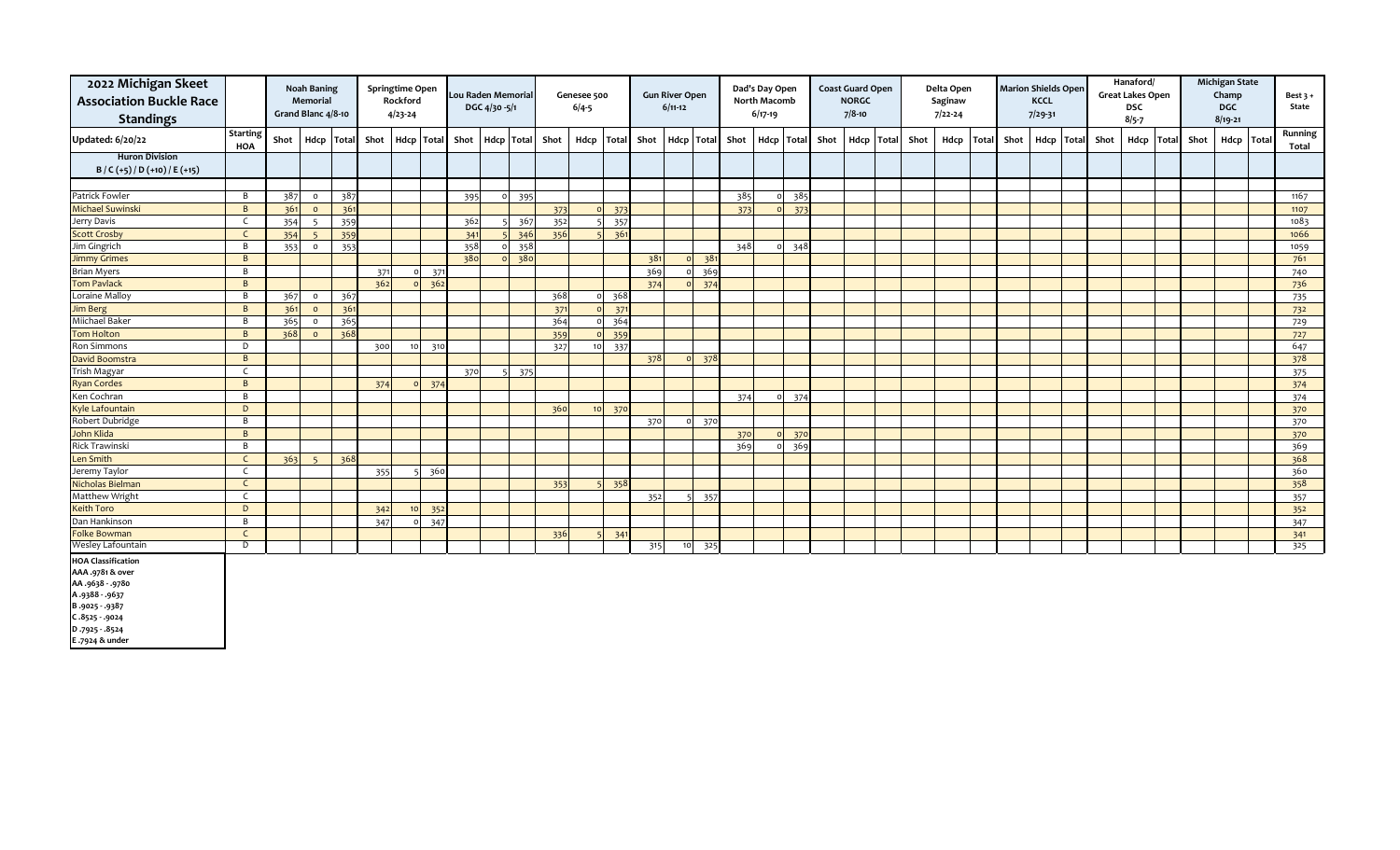| 2022 Michigan Skeet<br><b>Association Buckle Race</b><br><b>Standings</b> | <b>Noah Baning</b><br>Memorial<br>Grand Blanc 4/8-10 | <b>Springtime Oper</b><br>Rockford<br>$4/23 - 24$ | <b>Lou Raden</b><br>Memorial<br>DGC<br>$4/30 - 5/1$ | <b>SCTP - DGC SW</b><br>Conference 5/14 | <b>SCTP - DSC SE</b><br>Conference 5/21 | <b>SCTP - Genesee</b><br>Conference 5/21 | Genesee 500<br>$6/4 - 5$ | <b>SCTP - State Shoot</b><br>$6/10 - 12$ | <b>Gun River Open</b><br>$6/11-12$ | Dad's Day Open<br><b>North Macomb</b><br>$6/17-19$ | <b>Coast Guard Open</b><br><b>NORGC</b><br>$7/8 - 10$ | Delta Open<br>Saginaw<br>$7/22 - 24$ | <b>Marion Shields</b><br>Open<br>KCCL<br>$7/29 - 31$ | Hanaford/<br><b>Great Lakes Open</b><br>DSC<br>$8/5 - 7$ | <b>Michigan State</b><br>Champ<br>DGC<br>$8/19 - 21$ |                      |
|---------------------------------------------------------------------------|------------------------------------------------------|---------------------------------------------------|-----------------------------------------------------|-----------------------------------------|-----------------------------------------|------------------------------------------|--------------------------|------------------------------------------|------------------------------------|----------------------------------------------------|-------------------------------------------------------|--------------------------------------|------------------------------------------------------|----------------------------------------------------------|------------------------------------------------------|----------------------|
| <b>Updated: 6/20/22</b>                                                   | Shot                                                 | Shot                                              | Shot                                                | Shot                                    | Shot                                    | Shot                                     | Shot                     | Shot                                     | Shot                               | Shot                                               | Shot                                                  | Shot                                 | Shot                                                 | Shot                                                     | Shot                                                 | <b>Running Total</b> |
| <b>SCTP Division - 12g only</b>                                           |                                                      |                                                   |                                                     |                                         |                                         |                                          |                          |                                          |                                    |                                                    |                                                       |                                      |                                                      |                                                          |                                                      |                      |
|                                                                           |                                                      |                                                   |                                                     |                                         |                                         |                                          |                          |                                          |                                    |                                                    |                                                       |                                      |                                                      |                                                          |                                                      |                      |
| <b>Jeremy Salisbury</b>                                                   | 97                                                   |                                                   | 97                                                  |                                         | 95                                      |                                          |                          | 94                                       |                                    | 97                                                 |                                                       |                                      |                                                      |                                                          |                                                      | 291                  |
| <b>Gary Munson</b>                                                        |                                                      |                                                   |                                                     |                                         | 98                                      |                                          | 96                       | 95                                       | 97                                 | 91                                                 |                                                       |                                      |                                                      |                                                          |                                                      | 291                  |
| <b>Keon Miller</b>                                                        | 95                                                   |                                                   | 97                                                  |                                         |                                         | 95                                       | 96                       | 95                                       |                                    | 94                                                 |                                                       |                                      |                                                      |                                                          |                                                      | 288                  |
| Jenna Tenore                                                              | 85                                                   |                                                   |                                                     |                                         |                                         | 92                                       | 90                       | 94                                       |                                    | 96                                                 |                                                       |                                      |                                                      |                                                          |                                                      | 282                  |
| <b>Dalton Summerfield</b>                                                 | 94                                                   |                                                   |                                                     |                                         |                                         | 95                                       | 90                       | 93                                       |                                    |                                                    |                                                       |                                      |                                                      |                                                          |                                                      | 282                  |
| Olivia Krauss                                                             |                                                      |                                                   |                                                     | 89                                      |                                         |                                          | 96                       | 93                                       |                                    |                                                    |                                                       |                                      |                                                      |                                                          |                                                      | 278                  |
| <b>Ryder Harrell</b>                                                      | 86                                                   |                                                   |                                                     |                                         |                                         | 94                                       |                          | 97                                       |                                    |                                                    |                                                       |                                      |                                                      |                                                          |                                                      | 277                  |
| Ryan Ordberle                                                             | 90                                                   |                                                   | 90                                                  |                                         |                                         | $\overline{\mathbf{g}}$                  | 93                       |                                          |                                    |                                                    |                                                       |                                      |                                                      |                                                          |                                                      | 273                  |
| <b>Rhys Stewart</b>                                                       |                                                      |                                                   |                                                     | 92                                      |                                         |                                          |                          | 89                                       | 92                                 |                                                    |                                                       |                                      |                                                      |                                                          |                                                      | 273                  |
| Chris Gottschalk                                                          | 88                                                   |                                                   | 90                                                  |                                         | 87                                      |                                          |                          | 83                                       |                                    |                                                    |                                                       |                                      |                                                      |                                                          |                                                      | 265                  |
| <b>Birkley Hall</b>                                                       | ${\bf 81}$                                           |                                                   |                                                     |                                         |                                         | 82                                       | 85                       | 82                                       |                                    |                                                    |                                                       |                                      |                                                      |                                                          |                                                      | 249                  |
| Layla Jordan                                                              | 77                                                   |                                                   |                                                     |                                         |                                         | 80                                       |                          | 81                                       |                                    |                                                    |                                                       |                                      |                                                      |                                                          |                                                      | 238                  |
| <b>Michael Fitzner</b>                                                    |                                                      |                                                   |                                                     | 87                                      |                                         |                                          | 72                       | 78                                       |                                    |                                                    |                                                       |                                      |                                                      |                                                          |                                                      | 237                  |
| Brayden Dolan                                                             | 76                                                   |                                                   |                                                     |                                         |                                         | 78                                       | 75                       | 79                                       |                                    |                                                    |                                                       |                                      |                                                      |                                                          |                                                      | 233                  |
| <b>Colin Goltry</b>                                                       | 73                                                   |                                                   |                                                     |                                         |                                         | 78                                       |                          | 82                                       |                                    |                                                    |                                                       |                                      |                                                      |                                                          |                                                      | 233                  |
| <b>Kyle Fleck</b>                                                         |                                                      |                                                   |                                                     | 100                                     |                                         |                                          |                          | 99                                       |                                    |                                                    |                                                       |                                      |                                                      |                                                          |                                                      | 199                  |
| <b>Dylan Dick</b>                                                         |                                                      |                                                   |                                                     |                                         |                                         | 98                                       |                          | 100                                      |                                    |                                                    |                                                       |                                      |                                                      |                                                          |                                                      | 198                  |
| <b>Ryley Carroll</b>                                                      |                                                      |                                                   |                                                     | 98                                      |                                         |                                          |                          | 97                                       |                                    |                                                    |                                                       |                                      |                                                      |                                                          |                                                      | 195                  |
| <b>Chance Stec</b>                                                        |                                                      |                                                   |                                                     |                                         | 97                                      |                                          |                          | 97                                       |                                    |                                                    |                                                       |                                      |                                                      |                                                          |                                                      | 194                  |
| Jonathan Kusisto                                                          |                                                      |                                                   |                                                     |                                         | 96                                      |                                          |                          | 97                                       |                                    |                                                    |                                                       |                                      |                                                      |                                                          |                                                      | 193                  |
| <b>Reece Vanderplow</b>                                                   |                                                      |                                                   |                                                     | 98                                      |                                         |                                          |                          | 94                                       |                                    |                                                    |                                                       |                                      |                                                      |                                                          |                                                      | 192                  |
| <b>Isaac DeGeest</b>                                                      |                                                      |                                                   |                                                     | 93                                      |                                         |                                          |                          | 98                                       |                                    |                                                    |                                                       |                                      |                                                      |                                                          |                                                      | 191                  |
| <b>Preston Lanehart</b>                                                   |                                                      |                                                   |                                                     |                                         | 95                                      |                                          |                          | 95                                       |                                    |                                                    |                                                       |                                      |                                                      |                                                          |                                                      | 190                  |
| Max Versluys                                                              |                                                      |                                                   |                                                     | 93                                      |                                         |                                          |                          | 97                                       |                                    |                                                    |                                                       |                                      |                                                      |                                                          |                                                      | 190                  |
| <b>Dominic Stewart</b>                                                    |                                                      |                                                   |                                                     |                                         | 92                                      |                                          |                          | 98                                       |                                    |                                                    |                                                       |                                      |                                                      |                                                          |                                                      | 190                  |
| Matthew Peterson                                                          |                                                      |                                                   |                                                     | 91                                      |                                         |                                          |                          | 99                                       |                                    |                                                    |                                                       |                                      |                                                      |                                                          |                                                      | 190                  |
| <b>Cole Meyer</b>                                                         |                                                      |                                                   |                                                     | 90                                      |                                         |                                          |                          | 100                                      |                                    |                                                    |                                                       |                                      |                                                      |                                                          |                                                      | 190                  |
| Parker Lanehart                                                           |                                                      |                                                   |                                                     |                                         | 94                                      |                                          |                          | 95                                       |                                    |                                                    |                                                       |                                      |                                                      |                                                          |                                                      | 189                  |
| <b>Andrew Weber</b>                                                       |                                                      |                                                   |                                                     | 92                                      |                                         |                                          |                          | 97<br>97                                 |                                    |                                                    |                                                       |                                      |                                                      |                                                          |                                                      | 189                  |
| <b>William Rechner</b>                                                    |                                                      |                                                   |                                                     | 92<br>96                                |                                         |                                          |                          |                                          |                                    |                                                    |                                                       |                                      |                                                      |                                                          |                                                      | 189<br>188           |
| <b>Blake Carlson</b>                                                      |                                                      |                                                   |                                                     |                                         | 95                                      |                                          |                          | 92<br>92                                 |                                    |                                                    |                                                       |                                      |                                                      |                                                          |                                                      | 187                  |
| <b>Tyler Chatell</b><br><b>Carra Couturier</b>                            |                                                      |                                                   |                                                     | 93                                      |                                         |                                          |                          | 94                                       |                                    |                                                    |                                                       |                                      |                                                      |                                                          |                                                      | 187                  |
| Rayne Larrison                                                            |                                                      |                                                   |                                                     | 93                                      |                                         |                                          |                          | 94                                       |                                    |                                                    |                                                       |                                      |                                                      |                                                          |                                                      | 187                  |
| <b>Gage Maxson</b>                                                        |                                                      |                                                   |                                                     | 96                                      |                                         |                                          |                          | 90                                       |                                    |                                                    |                                                       |                                      |                                                      |                                                          |                                                      | 186                  |
| Mykynna Manor                                                             |                                                      |                                                   |                                                     | 94                                      |                                         |                                          |                          | 92                                       |                                    |                                                    |                                                       |                                      |                                                      |                                                          |                                                      | 186                  |
| James Palma                                                               |                                                      |                                                   |                                                     | 92                                      |                                         |                                          |                          | 94                                       |                                    |                                                    |                                                       |                                      |                                                      |                                                          |                                                      | 186                  |
| <b>Chandler Anthony</b>                                                   |                                                      |                                                   |                                                     |                                         |                                         | 91                                       |                          | 95                                       |                                    |                                                    |                                                       |                                      |                                                      |                                                          |                                                      | 186                  |
| Jacob Johnson                                                             |                                                      |                                                   |                                                     | 91                                      |                                         |                                          |                          | 95                                       |                                    |                                                    |                                                       |                                      |                                                      |                                                          |                                                      | 186                  |
| <b>Trent Line</b>                                                         |                                                      |                                                   |                                                     |                                         | 95                                      |                                          |                          | 90                                       |                                    |                                                    |                                                       |                                      |                                                      |                                                          |                                                      | 185                  |
| <b>Kyle Elges</b>                                                         |                                                      |                                                   |                                                     |                                         |                                         | 93                                       |                          | 92                                       |                                    |                                                    |                                                       |                                      |                                                      |                                                          |                                                      | 185                  |
| Joshua Aldred                                                             |                                                      |                                                   |                                                     | 92                                      |                                         |                                          |                          | 93                                       |                                    |                                                    |                                                       |                                      |                                                      |                                                          |                                                      | 185                  |
| <b>Mark McIntire</b>                                                      |                                                      |                                                   |                                                     | 90                                      |                                         |                                          |                          | 94                                       |                                    |                                                    |                                                       |                                      |                                                      |                                                          |                                                      | 184                  |
| Jacob Thomas                                                              |                                                      |                                                   |                                                     |                                         |                                         | 94                                       |                          | 89                                       |                                    |                                                    |                                                       |                                      |                                                      |                                                          |                                                      | 183                  |
| <b>Keaton Raska</b>                                                       |                                                      |                                                   |                                                     | 94                                      |                                         |                                          |                          | 89                                       |                                    |                                                    |                                                       |                                      |                                                      |                                                          |                                                      | 183                  |
| Anthony Rydjord                                                           |                                                      |                                                   |                                                     |                                         | 92                                      |                                          |                          | 90                                       |                                    |                                                    |                                                       |                                      |                                                      |                                                          |                                                      | 182                  |
| <b>Connor Paulus</b>                                                      |                                                      |                                                   |                                                     |                                         | 91                                      |                                          |                          | 91                                       |                                    |                                                    |                                                       |                                      |                                                      |                                                          |                                                      | 182                  |
| Jackson Schroder                                                          |                                                      |                                                   |                                                     | 89                                      |                                         |                                          |                          | 93                                       |                                    |                                                    |                                                       |                                      |                                                      |                                                          |                                                      | 182                  |
|                                                                           |                                                      |                                                   |                                                     |                                         |                                         |                                          |                          |                                          |                                    |                                                    |                                                       |                                      |                                                      |                                                          |                                                      |                      |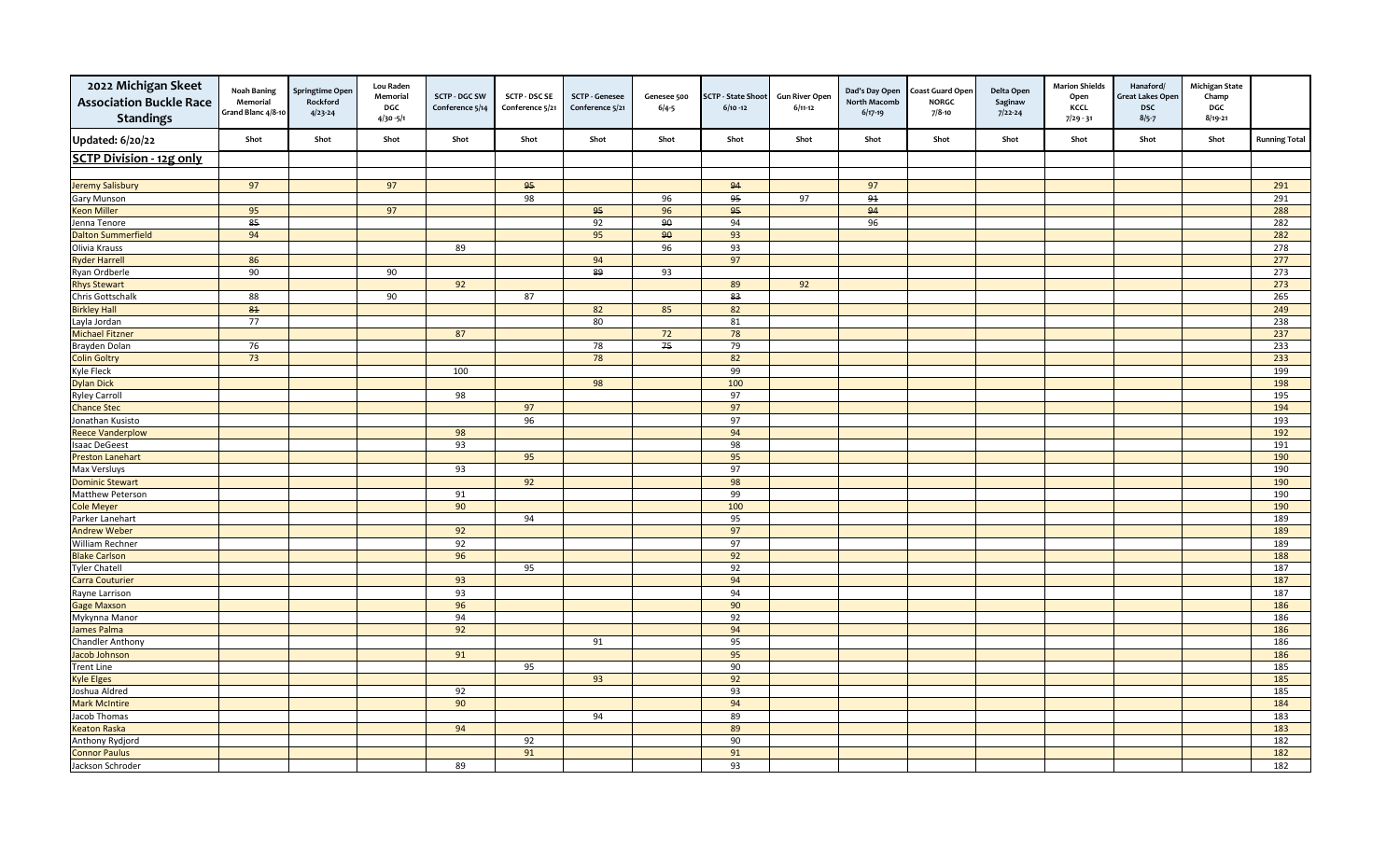| <b>Updated: 6/20/22</b><br>Shot<br>Shot<br>Shot<br>Shot<br>Shot<br>Shot<br>Shot<br>Shot<br>Shot<br>Shot<br>Shot<br>Shot<br><b>Running Total</b><br>Shot<br>Shot<br>Shot<br>90<br>Jack Jeppesen<br>91<br>181<br>Cole Herring<br>89<br>92<br>181<br>89<br>91<br>180<br><b>Coen Vickery</b><br>178<br>Cameron Roberts<br>87<br>91<br>83<br>177<br>94<br><b>Isaac Johnson</b><br>90<br>87<br>177<br>Caden Dahlquist<br>88<br>177<br><b>Clayton Hamilton</b><br>89<br>88<br>89<br>177<br>Andrew Vanmiddlesworth<br>91<br>85<br>176<br><b>Andrew Schwalm</b><br>85<br>90<br>175<br>Elijah Nauta<br>90<br>85<br>175<br><b>Cody Whitman</b><br>84<br>91<br>175<br>Tyler Wildman<br>86<br>88<br>174<br><b>Noah Folkening</b><br>86<br>88<br>174<br>Gideon Schripsema<br>84<br>90<br>174<br><b>Colin Mackinder</b><br>81<br>93<br>174<br>Christopher Utter<br>$\frac{173}{2}$<br><b>Colton Hensley</b><br>92<br>81<br>86<br>173<br>Clay Senn<br>87<br>91<br>81<br>$\frac{172}{ }$<br><b>Tyler Weller</b><br>85<br>172<br><b>Trent McGill</b><br>87<br>86<br>86<br>172<br><b>Wyatt Blatchford</b><br>90<br>81<br>171<br>Drew Alward<br>81<br>170<br><b>Landon Parr</b><br>89<br>82<br>170<br>88<br>Sidney Ryszka<br>78<br>169<br><b>Colton Swarthout</b><br>91<br>85<br>169<br>Joseph Midkiff<br>84<br>88<br>80<br>168<br><b>Colton Elyea</b><br>86<br>82<br>168<br>Henry Wilson<br>84<br>168<br><b>Daniel Miller</b><br>84<br>87<br>80<br>167<br><b>Madison Krummrey</b><br>84<br>83<br>167<br><b>Bradley Muth</b><br>83<br>167<br>84<br>Austin Pomorski<br>88<br><b>Mitchell Thompson</b><br>79<br>167<br>79<br>88<br>167<br>Collin Green<br>166<br>81<br>85<br><b>Ryan Dick</b><br>166<br>Cody Raymond<br>76<br>90<br>76<br>90<br>166<br>John-Patrick Culp<br>76<br>90<br>166<br>Frank Audette<br>80<br>165<br><b>Oliver Powell</b><br>85<br>82<br>83<br>165<br>Nathan Meyer<br>82<br>83<br>165<br><b>Jakob Haskins</b><br>83<br>165<br>82<br>Luke Kerstetter<br>84<br>165<br><b>Johnathan Racine</b><br>81<br>76<br>89<br>165<br>Logan Nimptsch<br>76<br>89<br>165<br><b>Owen Powers</b><br>85<br>79<br>164<br>Duncan McMillan<br>80<br>84<br>164<br><b>Donavin Werner</b><br>79<br>85<br>164<br>Samuel Thompson<br>78<br>86<br>164<br><b>Kaitlin Dyer</b><br>83<br>163<br>80 | 2022 Michigan Skeet<br><b>Association Buckle Race</b><br><b>Standings</b> | <b>Noah Baning</b><br>Memorial<br>Grand Blanc 4/8-10 | <b>Springtime Open</b><br>Rockford<br>$4/23 - 24$ | Lou Raden<br>Memorial<br>DGC<br>$4/30 - 5/1$ | <b>SCTP - DGC SW</b><br>Conference 5/14 | <b>SCTP - DSC SE</b><br>Conference 5/21 | <b>SCTP - Genesee</b><br>Conference 5/21 | Genesee 500<br>$6/4 - 5$ | <b>SCTP - State Shoot</b><br>$6/10 - 12$ | <b>Gun River Open</b><br>$6/11-12$ | Dad's Day Open<br>North Macomb<br>$6/17-19$ | Coast Guard Open<br><b>NORGC</b><br>$7/8 - 10$ | Delta Open<br>Saginaw<br>$7/22 - 24$ | <b>Marion Shields</b><br>Open<br>KCCL<br>$7/29 - 31$ | Hanaford/<br><b>Great Lakes Open</b><br><b>DSC</b><br>$8/5 - 7$ | <b>Michigan State</b><br>Champ<br>DGC<br>$8/19 - 21$ |  |
|------------------------------------------------------------------------------------------------------------------------------------------------------------------------------------------------------------------------------------------------------------------------------------------------------------------------------------------------------------------------------------------------------------------------------------------------------------------------------------------------------------------------------------------------------------------------------------------------------------------------------------------------------------------------------------------------------------------------------------------------------------------------------------------------------------------------------------------------------------------------------------------------------------------------------------------------------------------------------------------------------------------------------------------------------------------------------------------------------------------------------------------------------------------------------------------------------------------------------------------------------------------------------------------------------------------------------------------------------------------------------------------------------------------------------------------------------------------------------------------------------------------------------------------------------------------------------------------------------------------------------------------------------------------------------------------------------------------------------------------------------------------------------------------------------------------------------------------------------------------------------------------------------------------------------------------------------------------------------------------------------------------------------------------------------------------------------------------------------------------------------------------------------------------------------------------------------------------------------------------------------------------------|---------------------------------------------------------------------------|------------------------------------------------------|---------------------------------------------------|----------------------------------------------|-----------------------------------------|-----------------------------------------|------------------------------------------|--------------------------|------------------------------------------|------------------------------------|---------------------------------------------|------------------------------------------------|--------------------------------------|------------------------------------------------------|-----------------------------------------------------------------|------------------------------------------------------|--|
|                                                                                                                                                                                                                                                                                                                                                                                                                                                                                                                                                                                                                                                                                                                                                                                                                                                                                                                                                                                                                                                                                                                                                                                                                                                                                                                                                                                                                                                                                                                                                                                                                                                                                                                                                                                                                                                                                                                                                                                                                                                                                                                                                                                                                                                                        |                                                                           |                                                      |                                                   |                                              |                                         |                                         |                                          |                          |                                          |                                    |                                             |                                                |                                      |                                                      |                                                                 |                                                      |  |
|                                                                                                                                                                                                                                                                                                                                                                                                                                                                                                                                                                                                                                                                                                                                                                                                                                                                                                                                                                                                                                                                                                                                                                                                                                                                                                                                                                                                                                                                                                                                                                                                                                                                                                                                                                                                                                                                                                                                                                                                                                                                                                                                                                                                                                                                        |                                                                           |                                                      |                                                   |                                              |                                         |                                         |                                          |                          |                                          |                                    |                                             |                                                |                                      |                                                      |                                                                 |                                                      |  |
|                                                                                                                                                                                                                                                                                                                                                                                                                                                                                                                                                                                                                                                                                                                                                                                                                                                                                                                                                                                                                                                                                                                                                                                                                                                                                                                                                                                                                                                                                                                                                                                                                                                                                                                                                                                                                                                                                                                                                                                                                                                                                                                                                                                                                                                                        |                                                                           |                                                      |                                                   |                                              |                                         |                                         |                                          |                          |                                          |                                    |                                             |                                                |                                      |                                                      |                                                                 |                                                      |  |
|                                                                                                                                                                                                                                                                                                                                                                                                                                                                                                                                                                                                                                                                                                                                                                                                                                                                                                                                                                                                                                                                                                                                                                                                                                                                                                                                                                                                                                                                                                                                                                                                                                                                                                                                                                                                                                                                                                                                                                                                                                                                                                                                                                                                                                                                        |                                                                           |                                                      |                                                   |                                              |                                         |                                         |                                          |                          |                                          |                                    |                                             |                                                |                                      |                                                      |                                                                 |                                                      |  |
|                                                                                                                                                                                                                                                                                                                                                                                                                                                                                                                                                                                                                                                                                                                                                                                                                                                                                                                                                                                                                                                                                                                                                                                                                                                                                                                                                                                                                                                                                                                                                                                                                                                                                                                                                                                                                                                                                                                                                                                                                                                                                                                                                                                                                                                                        |                                                                           |                                                      |                                                   |                                              |                                         |                                         |                                          |                          |                                          |                                    |                                             |                                                |                                      |                                                      |                                                                 |                                                      |  |
|                                                                                                                                                                                                                                                                                                                                                                                                                                                                                                                                                                                                                                                                                                                                                                                                                                                                                                                                                                                                                                                                                                                                                                                                                                                                                                                                                                                                                                                                                                                                                                                                                                                                                                                                                                                                                                                                                                                                                                                                                                                                                                                                                                                                                                                                        |                                                                           |                                                      |                                                   |                                              |                                         |                                         |                                          |                          |                                          |                                    |                                             |                                                |                                      |                                                      |                                                                 |                                                      |  |
|                                                                                                                                                                                                                                                                                                                                                                                                                                                                                                                                                                                                                                                                                                                                                                                                                                                                                                                                                                                                                                                                                                                                                                                                                                                                                                                                                                                                                                                                                                                                                                                                                                                                                                                                                                                                                                                                                                                                                                                                                                                                                                                                                                                                                                                                        |                                                                           |                                                      |                                                   |                                              |                                         |                                         |                                          |                          |                                          |                                    |                                             |                                                |                                      |                                                      |                                                                 |                                                      |  |
|                                                                                                                                                                                                                                                                                                                                                                                                                                                                                                                                                                                                                                                                                                                                                                                                                                                                                                                                                                                                                                                                                                                                                                                                                                                                                                                                                                                                                                                                                                                                                                                                                                                                                                                                                                                                                                                                                                                                                                                                                                                                                                                                                                                                                                                                        |                                                                           |                                                      |                                                   |                                              |                                         |                                         |                                          |                          |                                          |                                    |                                             |                                                |                                      |                                                      |                                                                 |                                                      |  |
|                                                                                                                                                                                                                                                                                                                                                                                                                                                                                                                                                                                                                                                                                                                                                                                                                                                                                                                                                                                                                                                                                                                                                                                                                                                                                                                                                                                                                                                                                                                                                                                                                                                                                                                                                                                                                                                                                                                                                                                                                                                                                                                                                                                                                                                                        |                                                                           |                                                      |                                                   |                                              |                                         |                                         |                                          |                          |                                          |                                    |                                             |                                                |                                      |                                                      |                                                                 |                                                      |  |
|                                                                                                                                                                                                                                                                                                                                                                                                                                                                                                                                                                                                                                                                                                                                                                                                                                                                                                                                                                                                                                                                                                                                                                                                                                                                                                                                                                                                                                                                                                                                                                                                                                                                                                                                                                                                                                                                                                                                                                                                                                                                                                                                                                                                                                                                        |                                                                           |                                                      |                                                   |                                              |                                         |                                         |                                          |                          |                                          |                                    |                                             |                                                |                                      |                                                      |                                                                 |                                                      |  |
|                                                                                                                                                                                                                                                                                                                                                                                                                                                                                                                                                                                                                                                                                                                                                                                                                                                                                                                                                                                                                                                                                                                                                                                                                                                                                                                                                                                                                                                                                                                                                                                                                                                                                                                                                                                                                                                                                                                                                                                                                                                                                                                                                                                                                                                                        |                                                                           |                                                      |                                                   |                                              |                                         |                                         |                                          |                          |                                          |                                    |                                             |                                                |                                      |                                                      |                                                                 |                                                      |  |
|                                                                                                                                                                                                                                                                                                                                                                                                                                                                                                                                                                                                                                                                                                                                                                                                                                                                                                                                                                                                                                                                                                                                                                                                                                                                                                                                                                                                                                                                                                                                                                                                                                                                                                                                                                                                                                                                                                                                                                                                                                                                                                                                                                                                                                                                        |                                                                           |                                                      |                                                   |                                              |                                         |                                         |                                          |                          |                                          |                                    |                                             |                                                |                                      |                                                      |                                                                 |                                                      |  |
|                                                                                                                                                                                                                                                                                                                                                                                                                                                                                                                                                                                                                                                                                                                                                                                                                                                                                                                                                                                                                                                                                                                                                                                                                                                                                                                                                                                                                                                                                                                                                                                                                                                                                                                                                                                                                                                                                                                                                                                                                                                                                                                                                                                                                                                                        |                                                                           |                                                      |                                                   |                                              |                                         |                                         |                                          |                          |                                          |                                    |                                             |                                                |                                      |                                                      |                                                                 |                                                      |  |
|                                                                                                                                                                                                                                                                                                                                                                                                                                                                                                                                                                                                                                                                                                                                                                                                                                                                                                                                                                                                                                                                                                                                                                                                                                                                                                                                                                                                                                                                                                                                                                                                                                                                                                                                                                                                                                                                                                                                                                                                                                                                                                                                                                                                                                                                        |                                                                           |                                                      |                                                   |                                              |                                         |                                         |                                          |                          |                                          |                                    |                                             |                                                |                                      |                                                      |                                                                 |                                                      |  |
|                                                                                                                                                                                                                                                                                                                                                                                                                                                                                                                                                                                                                                                                                                                                                                                                                                                                                                                                                                                                                                                                                                                                                                                                                                                                                                                                                                                                                                                                                                                                                                                                                                                                                                                                                                                                                                                                                                                                                                                                                                                                                                                                                                                                                                                                        |                                                                           |                                                      |                                                   |                                              |                                         |                                         |                                          |                          |                                          |                                    |                                             |                                                |                                      |                                                      |                                                                 |                                                      |  |
|                                                                                                                                                                                                                                                                                                                                                                                                                                                                                                                                                                                                                                                                                                                                                                                                                                                                                                                                                                                                                                                                                                                                                                                                                                                                                                                                                                                                                                                                                                                                                                                                                                                                                                                                                                                                                                                                                                                                                                                                                                                                                                                                                                                                                                                                        |                                                                           |                                                      |                                                   |                                              |                                         |                                         |                                          |                          |                                          |                                    |                                             |                                                |                                      |                                                      |                                                                 |                                                      |  |
|                                                                                                                                                                                                                                                                                                                                                                                                                                                                                                                                                                                                                                                                                                                                                                                                                                                                                                                                                                                                                                                                                                                                                                                                                                                                                                                                                                                                                                                                                                                                                                                                                                                                                                                                                                                                                                                                                                                                                                                                                                                                                                                                                                                                                                                                        |                                                                           |                                                      |                                                   |                                              |                                         |                                         |                                          |                          |                                          |                                    |                                             |                                                |                                      |                                                      |                                                                 |                                                      |  |
|                                                                                                                                                                                                                                                                                                                                                                                                                                                                                                                                                                                                                                                                                                                                                                                                                                                                                                                                                                                                                                                                                                                                                                                                                                                                                                                                                                                                                                                                                                                                                                                                                                                                                                                                                                                                                                                                                                                                                                                                                                                                                                                                                                                                                                                                        |                                                                           |                                                      |                                                   |                                              |                                         |                                         |                                          |                          |                                          |                                    |                                             |                                                |                                      |                                                      |                                                                 |                                                      |  |
|                                                                                                                                                                                                                                                                                                                                                                                                                                                                                                                                                                                                                                                                                                                                                                                                                                                                                                                                                                                                                                                                                                                                                                                                                                                                                                                                                                                                                                                                                                                                                                                                                                                                                                                                                                                                                                                                                                                                                                                                                                                                                                                                                                                                                                                                        |                                                                           |                                                      |                                                   |                                              |                                         |                                         |                                          |                          |                                          |                                    |                                             |                                                |                                      |                                                      |                                                                 |                                                      |  |
|                                                                                                                                                                                                                                                                                                                                                                                                                                                                                                                                                                                                                                                                                                                                                                                                                                                                                                                                                                                                                                                                                                                                                                                                                                                                                                                                                                                                                                                                                                                                                                                                                                                                                                                                                                                                                                                                                                                                                                                                                                                                                                                                                                                                                                                                        |                                                                           |                                                      |                                                   |                                              |                                         |                                         |                                          |                          |                                          |                                    |                                             |                                                |                                      |                                                      |                                                                 |                                                      |  |
|                                                                                                                                                                                                                                                                                                                                                                                                                                                                                                                                                                                                                                                                                                                                                                                                                                                                                                                                                                                                                                                                                                                                                                                                                                                                                                                                                                                                                                                                                                                                                                                                                                                                                                                                                                                                                                                                                                                                                                                                                                                                                                                                                                                                                                                                        |                                                                           |                                                      |                                                   |                                              |                                         |                                         |                                          |                          |                                          |                                    |                                             |                                                |                                      |                                                      |                                                                 |                                                      |  |
|                                                                                                                                                                                                                                                                                                                                                                                                                                                                                                                                                                                                                                                                                                                                                                                                                                                                                                                                                                                                                                                                                                                                                                                                                                                                                                                                                                                                                                                                                                                                                                                                                                                                                                                                                                                                                                                                                                                                                                                                                                                                                                                                                                                                                                                                        |                                                                           |                                                      |                                                   |                                              |                                         |                                         |                                          |                          |                                          |                                    |                                             |                                                |                                      |                                                      |                                                                 |                                                      |  |
|                                                                                                                                                                                                                                                                                                                                                                                                                                                                                                                                                                                                                                                                                                                                                                                                                                                                                                                                                                                                                                                                                                                                                                                                                                                                                                                                                                                                                                                                                                                                                                                                                                                                                                                                                                                                                                                                                                                                                                                                                                                                                                                                                                                                                                                                        |                                                                           |                                                      |                                                   |                                              |                                         |                                         |                                          |                          |                                          |                                    |                                             |                                                |                                      |                                                      |                                                                 |                                                      |  |
|                                                                                                                                                                                                                                                                                                                                                                                                                                                                                                                                                                                                                                                                                                                                                                                                                                                                                                                                                                                                                                                                                                                                                                                                                                                                                                                                                                                                                                                                                                                                                                                                                                                                                                                                                                                                                                                                                                                                                                                                                                                                                                                                                                                                                                                                        |                                                                           |                                                      |                                                   |                                              |                                         |                                         |                                          |                          |                                          |                                    |                                             |                                                |                                      |                                                      |                                                                 |                                                      |  |
|                                                                                                                                                                                                                                                                                                                                                                                                                                                                                                                                                                                                                                                                                                                                                                                                                                                                                                                                                                                                                                                                                                                                                                                                                                                                                                                                                                                                                                                                                                                                                                                                                                                                                                                                                                                                                                                                                                                                                                                                                                                                                                                                                                                                                                                                        |                                                                           |                                                      |                                                   |                                              |                                         |                                         |                                          |                          |                                          |                                    |                                             |                                                |                                      |                                                      |                                                                 |                                                      |  |
|                                                                                                                                                                                                                                                                                                                                                                                                                                                                                                                                                                                                                                                                                                                                                                                                                                                                                                                                                                                                                                                                                                                                                                                                                                                                                                                                                                                                                                                                                                                                                                                                                                                                                                                                                                                                                                                                                                                                                                                                                                                                                                                                                                                                                                                                        |                                                                           |                                                      |                                                   |                                              |                                         |                                         |                                          |                          |                                          |                                    |                                             |                                                |                                      |                                                      |                                                                 |                                                      |  |
|                                                                                                                                                                                                                                                                                                                                                                                                                                                                                                                                                                                                                                                                                                                                                                                                                                                                                                                                                                                                                                                                                                                                                                                                                                                                                                                                                                                                                                                                                                                                                                                                                                                                                                                                                                                                                                                                                                                                                                                                                                                                                                                                                                                                                                                                        |                                                                           |                                                      |                                                   |                                              |                                         |                                         |                                          |                          |                                          |                                    |                                             |                                                |                                      |                                                      |                                                                 |                                                      |  |
|                                                                                                                                                                                                                                                                                                                                                                                                                                                                                                                                                                                                                                                                                                                                                                                                                                                                                                                                                                                                                                                                                                                                                                                                                                                                                                                                                                                                                                                                                                                                                                                                                                                                                                                                                                                                                                                                                                                                                                                                                                                                                                                                                                                                                                                                        |                                                                           |                                                      |                                                   |                                              |                                         |                                         |                                          |                          |                                          |                                    |                                             |                                                |                                      |                                                      |                                                                 |                                                      |  |
|                                                                                                                                                                                                                                                                                                                                                                                                                                                                                                                                                                                                                                                                                                                                                                                                                                                                                                                                                                                                                                                                                                                                                                                                                                                                                                                                                                                                                                                                                                                                                                                                                                                                                                                                                                                                                                                                                                                                                                                                                                                                                                                                                                                                                                                                        |                                                                           |                                                      |                                                   |                                              |                                         |                                         |                                          |                          |                                          |                                    |                                             |                                                |                                      |                                                      |                                                                 |                                                      |  |
|                                                                                                                                                                                                                                                                                                                                                                                                                                                                                                                                                                                                                                                                                                                                                                                                                                                                                                                                                                                                                                                                                                                                                                                                                                                                                                                                                                                                                                                                                                                                                                                                                                                                                                                                                                                                                                                                                                                                                                                                                                                                                                                                                                                                                                                                        |                                                                           |                                                      |                                                   |                                              |                                         |                                         |                                          |                          |                                          |                                    |                                             |                                                |                                      |                                                      |                                                                 |                                                      |  |
|                                                                                                                                                                                                                                                                                                                                                                                                                                                                                                                                                                                                                                                                                                                                                                                                                                                                                                                                                                                                                                                                                                                                                                                                                                                                                                                                                                                                                                                                                                                                                                                                                                                                                                                                                                                                                                                                                                                                                                                                                                                                                                                                                                                                                                                                        |                                                                           |                                                      |                                                   |                                              |                                         |                                         |                                          |                          |                                          |                                    |                                             |                                                |                                      |                                                      |                                                                 |                                                      |  |
|                                                                                                                                                                                                                                                                                                                                                                                                                                                                                                                                                                                                                                                                                                                                                                                                                                                                                                                                                                                                                                                                                                                                                                                                                                                                                                                                                                                                                                                                                                                                                                                                                                                                                                                                                                                                                                                                                                                                                                                                                                                                                                                                                                                                                                                                        |                                                                           |                                                      |                                                   |                                              |                                         |                                         |                                          |                          |                                          |                                    |                                             |                                                |                                      |                                                      |                                                                 |                                                      |  |
|                                                                                                                                                                                                                                                                                                                                                                                                                                                                                                                                                                                                                                                                                                                                                                                                                                                                                                                                                                                                                                                                                                                                                                                                                                                                                                                                                                                                                                                                                                                                                                                                                                                                                                                                                                                                                                                                                                                                                                                                                                                                                                                                                                                                                                                                        |                                                                           |                                                      |                                                   |                                              |                                         |                                         |                                          |                          |                                          |                                    |                                             |                                                |                                      |                                                      |                                                                 |                                                      |  |
|                                                                                                                                                                                                                                                                                                                                                                                                                                                                                                                                                                                                                                                                                                                                                                                                                                                                                                                                                                                                                                                                                                                                                                                                                                                                                                                                                                                                                                                                                                                                                                                                                                                                                                                                                                                                                                                                                                                                                                                                                                                                                                                                                                                                                                                                        |                                                                           |                                                      |                                                   |                                              |                                         |                                         |                                          |                          |                                          |                                    |                                             |                                                |                                      |                                                      |                                                                 |                                                      |  |
|                                                                                                                                                                                                                                                                                                                                                                                                                                                                                                                                                                                                                                                                                                                                                                                                                                                                                                                                                                                                                                                                                                                                                                                                                                                                                                                                                                                                                                                                                                                                                                                                                                                                                                                                                                                                                                                                                                                                                                                                                                                                                                                                                                                                                                                                        |                                                                           |                                                      |                                                   |                                              |                                         |                                         |                                          |                          |                                          |                                    |                                             |                                                |                                      |                                                      |                                                                 |                                                      |  |
|                                                                                                                                                                                                                                                                                                                                                                                                                                                                                                                                                                                                                                                                                                                                                                                                                                                                                                                                                                                                                                                                                                                                                                                                                                                                                                                                                                                                                                                                                                                                                                                                                                                                                                                                                                                                                                                                                                                                                                                                                                                                                                                                                                                                                                                                        |                                                                           |                                                      |                                                   |                                              |                                         |                                         |                                          |                          |                                          |                                    |                                             |                                                |                                      |                                                      |                                                                 |                                                      |  |
|                                                                                                                                                                                                                                                                                                                                                                                                                                                                                                                                                                                                                                                                                                                                                                                                                                                                                                                                                                                                                                                                                                                                                                                                                                                                                                                                                                                                                                                                                                                                                                                                                                                                                                                                                                                                                                                                                                                                                                                                                                                                                                                                                                                                                                                                        |                                                                           |                                                      |                                                   |                                              |                                         |                                         |                                          |                          |                                          |                                    |                                             |                                                |                                      |                                                      |                                                                 |                                                      |  |
|                                                                                                                                                                                                                                                                                                                                                                                                                                                                                                                                                                                                                                                                                                                                                                                                                                                                                                                                                                                                                                                                                                                                                                                                                                                                                                                                                                                                                                                                                                                                                                                                                                                                                                                                                                                                                                                                                                                                                                                                                                                                                                                                                                                                                                                                        |                                                                           |                                                      |                                                   |                                              |                                         |                                         |                                          |                          |                                          |                                    |                                             |                                                |                                      |                                                      |                                                                 |                                                      |  |
|                                                                                                                                                                                                                                                                                                                                                                                                                                                                                                                                                                                                                                                                                                                                                                                                                                                                                                                                                                                                                                                                                                                                                                                                                                                                                                                                                                                                                                                                                                                                                                                                                                                                                                                                                                                                                                                                                                                                                                                                                                                                                                                                                                                                                                                                        |                                                                           |                                                      |                                                   |                                              |                                         |                                         |                                          |                          |                                          |                                    |                                             |                                                |                                      |                                                      |                                                                 |                                                      |  |
|                                                                                                                                                                                                                                                                                                                                                                                                                                                                                                                                                                                                                                                                                                                                                                                                                                                                                                                                                                                                                                                                                                                                                                                                                                                                                                                                                                                                                                                                                                                                                                                                                                                                                                                                                                                                                                                                                                                                                                                                                                                                                                                                                                                                                                                                        |                                                                           |                                                      |                                                   |                                              |                                         |                                         |                                          |                          |                                          |                                    |                                             |                                                |                                      |                                                      |                                                                 |                                                      |  |
|                                                                                                                                                                                                                                                                                                                                                                                                                                                                                                                                                                                                                                                                                                                                                                                                                                                                                                                                                                                                                                                                                                                                                                                                                                                                                                                                                                                                                                                                                                                                                                                                                                                                                                                                                                                                                                                                                                                                                                                                                                                                                                                                                                                                                                                                        |                                                                           |                                                      |                                                   |                                              |                                         |                                         |                                          |                          |                                          |                                    |                                             |                                                |                                      |                                                      |                                                                 |                                                      |  |
|                                                                                                                                                                                                                                                                                                                                                                                                                                                                                                                                                                                                                                                                                                                                                                                                                                                                                                                                                                                                                                                                                                                                                                                                                                                                                                                                                                                                                                                                                                                                                                                                                                                                                                                                                                                                                                                                                                                                                                                                                                                                                                                                                                                                                                                                        |                                                                           |                                                      |                                                   |                                              |                                         |                                         |                                          |                          |                                          |                                    |                                             |                                                |                                      |                                                      |                                                                 |                                                      |  |
|                                                                                                                                                                                                                                                                                                                                                                                                                                                                                                                                                                                                                                                                                                                                                                                                                                                                                                                                                                                                                                                                                                                                                                                                                                                                                                                                                                                                                                                                                                                                                                                                                                                                                                                                                                                                                                                                                                                                                                                                                                                                                                                                                                                                                                                                        |                                                                           |                                                      |                                                   |                                              |                                         |                                         |                                          |                          |                                          |                                    |                                             |                                                |                                      |                                                      |                                                                 |                                                      |  |
|                                                                                                                                                                                                                                                                                                                                                                                                                                                                                                                                                                                                                                                                                                                                                                                                                                                                                                                                                                                                                                                                                                                                                                                                                                                                                                                                                                                                                                                                                                                                                                                                                                                                                                                                                                                                                                                                                                                                                                                                                                                                                                                                                                                                                                                                        |                                                                           |                                                      |                                                   |                                              |                                         |                                         |                                          |                          |                                          |                                    |                                             |                                                |                                      |                                                      |                                                                 |                                                      |  |
|                                                                                                                                                                                                                                                                                                                                                                                                                                                                                                                                                                                                                                                                                                                                                                                                                                                                                                                                                                                                                                                                                                                                                                                                                                                                                                                                                                                                                                                                                                                                                                                                                                                                                                                                                                                                                                                                                                                                                                                                                                                                                                                                                                                                                                                                        |                                                                           |                                                      |                                                   |                                              |                                         |                                         |                                          |                          |                                          |                                    |                                             |                                                |                                      |                                                      |                                                                 |                                                      |  |
|                                                                                                                                                                                                                                                                                                                                                                                                                                                                                                                                                                                                                                                                                                                                                                                                                                                                                                                                                                                                                                                                                                                                                                                                                                                                                                                                                                                                                                                                                                                                                                                                                                                                                                                                                                                                                                                                                                                                                                                                                                                                                                                                                                                                                                                                        |                                                                           |                                                      |                                                   |                                              |                                         |                                         |                                          |                          |                                          |                                    |                                             |                                                |                                      |                                                      |                                                                 |                                                      |  |
|                                                                                                                                                                                                                                                                                                                                                                                                                                                                                                                                                                                                                                                                                                                                                                                                                                                                                                                                                                                                                                                                                                                                                                                                                                                                                                                                                                                                                                                                                                                                                                                                                                                                                                                                                                                                                                                                                                                                                                                                                                                                                                                                                                                                                                                                        |                                                                           |                                                      |                                                   |                                              |                                         |                                         |                                          |                          |                                          |                                    |                                             |                                                |                                      |                                                      |                                                                 |                                                      |  |
|                                                                                                                                                                                                                                                                                                                                                                                                                                                                                                                                                                                                                                                                                                                                                                                                                                                                                                                                                                                                                                                                                                                                                                                                                                                                                                                                                                                                                                                                                                                                                                                                                                                                                                                                                                                                                                                                                                                                                                                                                                                                                                                                                                                                                                                                        |                                                                           |                                                      |                                                   |                                              |                                         |                                         |                                          |                          |                                          |                                    |                                             |                                                |                                      |                                                      |                                                                 |                                                      |  |
|                                                                                                                                                                                                                                                                                                                                                                                                                                                                                                                                                                                                                                                                                                                                                                                                                                                                                                                                                                                                                                                                                                                                                                                                                                                                                                                                                                                                                                                                                                                                                                                                                                                                                                                                                                                                                                                                                                                                                                                                                                                                                                                                                                                                                                                                        |                                                                           |                                                      |                                                   |                                              |                                         |                                         |                                          |                          |                                          |                                    |                                             |                                                |                                      |                                                      |                                                                 |                                                      |  |
|                                                                                                                                                                                                                                                                                                                                                                                                                                                                                                                                                                                                                                                                                                                                                                                                                                                                                                                                                                                                                                                                                                                                                                                                                                                                                                                                                                                                                                                                                                                                                                                                                                                                                                                                                                                                                                                                                                                                                                                                                                                                                                                                                                                                                                                                        |                                                                           |                                                      |                                                   |                                              |                                         |                                         |                                          |                          |                                          |                                    |                                             |                                                |                                      |                                                      |                                                                 |                                                      |  |
|                                                                                                                                                                                                                                                                                                                                                                                                                                                                                                                                                                                                                                                                                                                                                                                                                                                                                                                                                                                                                                                                                                                                                                                                                                                                                                                                                                                                                                                                                                                                                                                                                                                                                                                                                                                                                                                                                                                                                                                                                                                                                                                                                                                                                                                                        | Jake Blatchford                                                           |                                                      |                                                   |                                              |                                         |                                         |                                          |                          |                                          |                                    |                                             |                                                |                                      |                                                      |                                                                 |                                                      |  |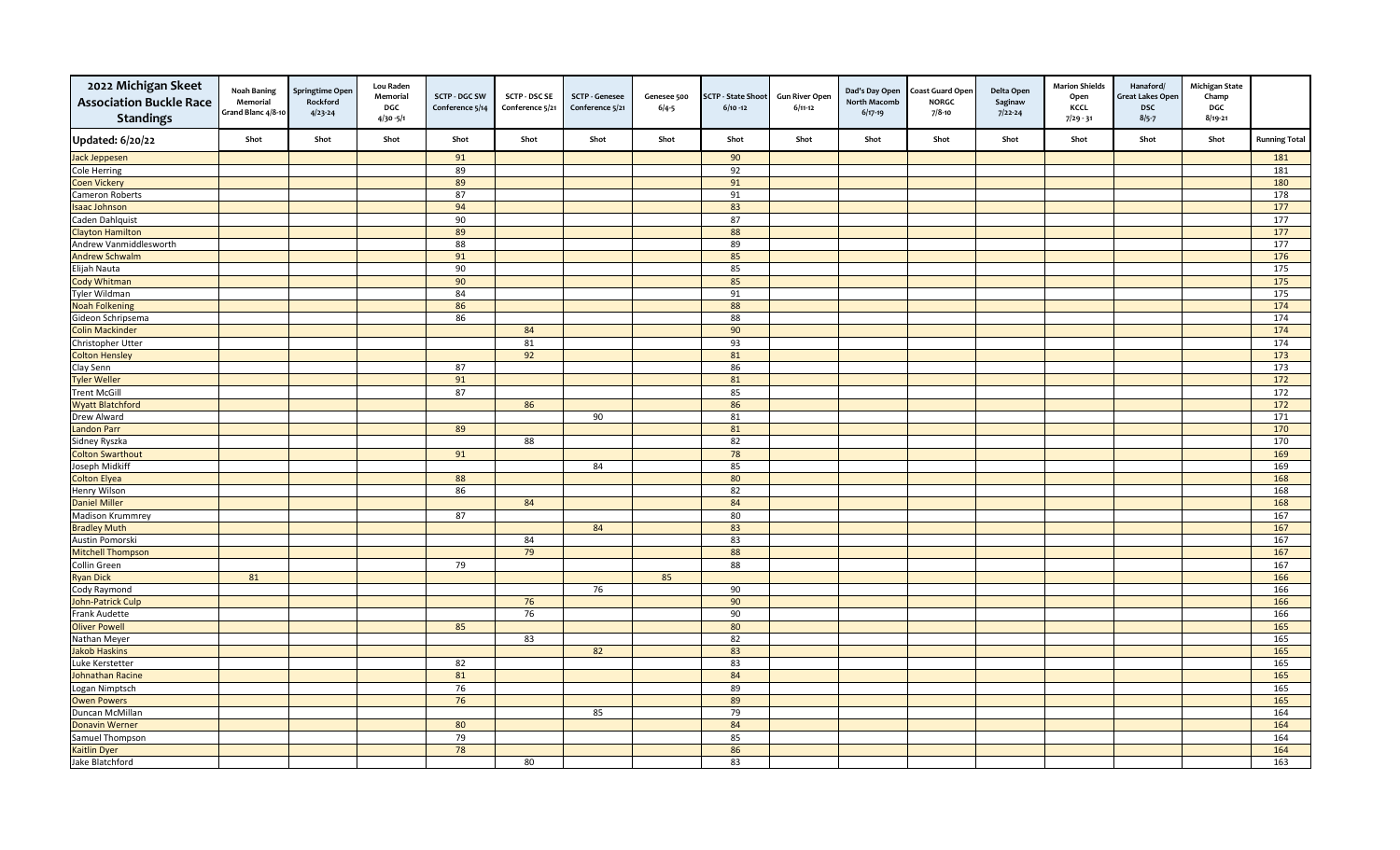| 2022 Michigan Skeet<br><b>Association Buckle Race</b><br><b>Standings</b> | Noah Baning<br>Memorial<br>Grand Blanc 4/8-10 | <b>Springtime Oper</b><br>Rockford<br>$4/23 - 24$ | <b>Lou Raden</b><br>Memorial<br>DGC<br>$4/30 - 5/1$ | <b>SCTP - DGC SW</b><br>Conference 5/14 | <b>SCTP - DSC SE</b><br>Conference 5/21 | <b>SCTP - Genesee</b><br>Conference 5/21 | Genesee 500<br>$6/4 - 5$ | <b>SCTP - State Shoot</b><br>$6/10 - 12$ | <b>Gun River Open</b><br>$6/11-12$ | Dad's Day Open<br><b>North Macomb</b><br>$6/17-19$ | <b>Coast Guard Open</b><br><b>NORGC</b><br>7/8-10 | Delta Open<br>Saginaw<br>$7/22 - 24$ | <b>Marion Shields</b><br>Open<br>KCCL<br>$7/29 - 31$ | Hanaford/<br>Great Lakes Open<br><b>DSC</b><br>$8/5 - 7$ | <b>Michigan State</b><br>Champ<br>DGC<br>$8/19 - 21$ |                      |
|---------------------------------------------------------------------------|-----------------------------------------------|---------------------------------------------------|-----------------------------------------------------|-----------------------------------------|-----------------------------------------|------------------------------------------|--------------------------|------------------------------------------|------------------------------------|----------------------------------------------------|---------------------------------------------------|--------------------------------------|------------------------------------------------------|----------------------------------------------------------|------------------------------------------------------|----------------------|
| <b>Updated: 6/20/22</b>                                                   | Shot                                          | Shot                                              | Shot                                                | Shot                                    | Shot                                    | Shot                                     | Shot                     | Shot                                     | Shot                               | Shot                                               | Shot                                              | Shot                                 | Shot                                                 | Shot                                                     | Shot                                                 | <b>Running Total</b> |
| <b>Michael Kletke</b>                                                     |                                               |                                                   |                                                     | 84                                      |                                         |                                          |                          | 78                                       |                                    |                                                    |                                                   |                                      |                                                      |                                                          |                                                      | 162                  |
| Jamison Henry                                                             |                                               |                                                   |                                                     |                                         |                                         | 83                                       |                          | 78                                       |                                    |                                                    |                                                   |                                      |                                                      |                                                          |                                                      | 161                  |
| <b>Adam Serne</b>                                                         |                                               |                                                   |                                                     | 77                                      |                                         |                                          |                          | 84                                       |                                    |                                                    |                                                   |                                      |                                                      |                                                          |                                                      | 161                  |
| Gabe Ackerman                                                             |                                               |                                                   |                                                     | 75                                      |                                         |                                          |                          | 86                                       |                                    |                                                    |                                                   |                                      |                                                      |                                                          |                                                      | 161                  |
| <b>Chaz Veen</b>                                                          |                                               |                                                   |                                                     | 83                                      |                                         |                                          |                          | 77                                       |                                    |                                                    |                                                   |                                      |                                                      |                                                          |                                                      | 160                  |
| Katie Marshall                                                            |                                               |                                                   |                                                     |                                         | 78                                      |                                          |                          | 82                                       |                                    |                                                    |                                                   |                                      |                                                      |                                                          |                                                      | 160                  |
| Zach Alexander                                                            |                                               |                                                   |                                                     |                                         |                                         | 77                                       |                          | 83                                       |                                    |                                                    |                                                   |                                      |                                                      |                                                          |                                                      | 160                  |
| <b>Drew Barnes</b>                                                        |                                               |                                                   |                                                     | 73                                      |                                         |                                          |                          | 87                                       |                                    |                                                    |                                                   |                                      |                                                      |                                                          |                                                      | 160                  |
| Alanna Wester                                                             |                                               |                                                   |                                                     | 78                                      |                                         |                                          |                          | 81                                       |                                    |                                                    |                                                   |                                      |                                                      |                                                          |                                                      | 159                  |
| Nate Statly                                                               |                                               |                                                   |                                                     | 77                                      |                                         |                                          |                          | 82                                       |                                    |                                                    |                                                   |                                      |                                                      |                                                          |                                                      | 159                  |
| <b>Bertram Varley</b>                                                     |                                               |                                                   |                                                     | 77                                      |                                         |                                          |                          | 82                                       |                                    |                                                    |                                                   |                                      |                                                      |                                                          |                                                      | 159                  |
| Decklan Craft                                                             |                                               |                                                   |                                                     | 86                                      |                                         |                                          |                          | 72                                       |                                    |                                                    |                                                   |                                      |                                                      |                                                          |                                                      | 158                  |
| Jack Lewis                                                                |                                               |                                                   |                                                     | 80                                      |                                         |                                          |                          | 78                                       |                                    |                                                    |                                                   |                                      |                                                      |                                                          |                                                      | 158                  |
| Darrin Alward                                                             |                                               |                                                   |                                                     |                                         |                                         | 78                                       |                          | 80                                       |                                    |                                                    |                                                   |                                      |                                                      |                                                          |                                                      | 158                  |
| <b>Andrew Racine</b>                                                      |                                               |                                                   |                                                     |                                         |                                         | 76                                       |                          | 82                                       |                                    |                                                    |                                                   |                                      |                                                      |                                                          |                                                      | 158                  |
| <b>Brexton Hoffman</b>                                                    |                                               |                                                   |                                                     | 70                                      |                                         |                                          |                          | 88                                       |                                    |                                                    |                                                   |                                      |                                                      |                                                          |                                                      | 158                  |
| <b>Michael Guldner</b>                                                    |                                               |                                                   |                                                     | 87                                      |                                         |                                          |                          | 70                                       |                                    |                                                    |                                                   |                                      |                                                      |                                                          |                                                      | 157                  |
| Connor Collver                                                            |                                               |                                                   |                                                     | 83                                      |                                         |                                          |                          | 74                                       |                                    |                                                    |                                                   |                                      |                                                      |                                                          |                                                      | 157                  |
| <b>Macaulay Martin</b>                                                    |                                               |                                                   |                                                     |                                         | 80                                      |                                          |                          | 77                                       |                                    |                                                    |                                                   |                                      |                                                      |                                                          |                                                      | $\frac{157}{157}$    |
| Dallas Goodridge                                                          |                                               |                                                   |                                                     |                                         | 77                                      |                                          |                          | 80                                       |                                    |                                                    |                                                   |                                      |                                                      |                                                          |                                                      | 157                  |
| <b>Brandon Robinson</b>                                                   |                                               |                                                   |                                                     | 74                                      |                                         |                                          |                          | 83                                       |                                    |                                                    |                                                   |                                      |                                                      |                                                          |                                                      | 157                  |
| Bryce Bolman                                                              |                                               |                                                   |                                                     |                                         | 82                                      |                                          |                          | 74                                       |                                    |                                                    |                                                   |                                      |                                                      |                                                          |                                                      | 156                  |
| <b>Hunter Martin</b>                                                      |                                               |                                                   |                                                     |                                         |                                         | 67                                       |                          | 89                                       |                                    |                                                    |                                                   |                                      |                                                      |                                                          |                                                      | 156                  |
| Isack Lane                                                                |                                               |                                                   |                                                     |                                         |                                         | 82                                       |                          | 73                                       |                                    |                                                    |                                                   |                                      |                                                      |                                                          |                                                      | 155                  |
| Brayden VanValkenburg                                                     |                                               |                                                   |                                                     | 76                                      |                                         |                                          |                          | 79                                       |                                    |                                                    |                                                   |                                      |                                                      |                                                          |                                                      | 155                  |
| Atilla Turan                                                              |                                               |                                                   |                                                     |                                         | 74                                      |                                          |                          | 81                                       |                                    |                                                    |                                                   |                                      |                                                      |                                                          |                                                      | 155                  |
| <b>Ethan Halfman</b>                                                      |                                               |                                                   |                                                     | 81                                      |                                         |                                          |                          | 73                                       |                                    |                                                    |                                                   |                                      |                                                      |                                                          |                                                      | 154                  |
| Landon Thornton                                                           |                                               |                                                   |                                                     | 81                                      |                                         |                                          |                          | 73                                       |                                    |                                                    |                                                   |                                      |                                                      |                                                          |                                                      | 154                  |
| <b>James Kirk</b>                                                         |                                               |                                                   |                                                     |                                         | 80                                      |                                          |                          | 74                                       |                                    |                                                    |                                                   |                                      |                                                      |                                                          |                                                      | 154                  |
| <b>Michael Baas</b>                                                       |                                               |                                                   |                                                     | 76                                      |                                         |                                          |                          | 78                                       |                                    |                                                    |                                                   |                                      |                                                      |                                                          |                                                      | 154                  |
| <b>Braden Clark</b>                                                       |                                               |                                                   |                                                     |                                         | 67                                      |                                          |                          | 87                                       |                                    |                                                    |                                                   |                                      |                                                      |                                                          |                                                      | 154                  |
| Rowan Urbina-Hall                                                         |                                               |                                                   |                                                     |                                         |                                         | 77                                       |                          | 76                                       |                                    |                                                    |                                                   |                                      |                                                      |                                                          |                                                      | 153                  |
| <b>Kyndra Raska</b>                                                       |                                               |                                                   |                                                     | 71                                      |                                         |                                          |                          | 82                                       |                                    |                                                    |                                                   |                                      |                                                      |                                                          |                                                      | 153                  |
| <b>Bowen Beshears</b>                                                     |                                               |                                                   |                                                     |                                         | 70                                      |                                          |                          | 83                                       |                                    |                                                    |                                                   |                                      |                                                      |                                                          |                                                      | 153                  |
| <b>Matthew Shepan</b>                                                     |                                               |                                                   |                                                     |                                         | 85                                      |                                          |                          | 66                                       |                                    |                                                    |                                                   |                                      |                                                      |                                                          |                                                      | 151                  |
| Matthew Brown                                                             |                                               |                                                   |                                                     | 78                                      |                                         |                                          |                          | 73                                       |                                    |                                                    |                                                   |                                      |                                                      |                                                          |                                                      | 151                  |
| Jacob Peery                                                               |                                               |                                                   |                                                     | 77                                      |                                         |                                          |                          | 74                                       |                                    |                                                    |                                                   |                                      |                                                      |                                                          |                                                      | 151                  |
| Carter Krummrey                                                           |                                               |                                                   |                                                     | 79                                      |                                         |                                          |                          | 71                                       |                                    |                                                    |                                                   |                                      |                                                      |                                                          |                                                      | 150                  |
| <b>Ryan Brown</b>                                                         |                                               |                                                   |                                                     | 76                                      |                                         |                                          |                          | 74                                       |                                    |                                                    |                                                   |                                      |                                                      |                                                          |                                                      | 150                  |
| <b>Brenden Hill</b>                                                       |                                               |                                                   |                                                     | 76                                      |                                         |                                          |                          | 74                                       |                                    |                                                    |                                                   |                                      |                                                      |                                                          |                                                      | 150                  |
| <b>Joey Neuman</b>                                                        |                                               |                                                   |                                                     | 72                                      |                                         |                                          |                          | 78                                       |                                    |                                                    |                                                   |                                      |                                                      |                                                          |                                                      | 150                  |
| <b>Riley Wickwire</b>                                                     |                                               |                                                   |                                                     | 79                                      |                                         |                                          |                          | 69                                       |                                    |                                                    |                                                   |                                      |                                                      |                                                          |                                                      | 148                  |
| Liam Jensen                                                               |                                               |                                                   |                                                     | 75                                      |                                         |                                          |                          | 73                                       |                                    |                                                    |                                                   |                                      |                                                      |                                                          |                                                      | 148                  |
| <b>Nick Wrest</b>                                                         |                                               |                                                   |                                                     | 72                                      |                                         |                                          |                          | 76                                       |                                    |                                                    |                                                   |                                      |                                                      |                                                          |                                                      | 148                  |
| <b>Keegan Koyl</b>                                                        |                                               |                                                   |                                                     | 72                                      |                                         |                                          |                          | 76                                       |                                    |                                                    |                                                   |                                      |                                                      |                                                          |                                                      | 148                  |
| Rebekah Peck                                                              |                                               |                                                   |                                                     |                                         |                                         | 78                                       |                          | 69                                       |                                    |                                                    |                                                   |                                      |                                                      |                                                          |                                                      | 147                  |
| <b>Daniel Held</b>                                                        |                                               |                                                   |                                                     | 73                                      |                                         |                                          |                          | 74                                       |                                    |                                                    |                                                   |                                      |                                                      |                                                          |                                                      | 147                  |
| Cameron Turner                                                            |                                               |                                                   |                                                     |                                         |                                         | 72                                       |                          | 75                                       |                                    |                                                    |                                                   |                                      |                                                      |                                                          |                                                      | 147                  |
| <b>Trever Klotz</b>                                                       |                                               |                                                   |                                                     | 74                                      |                                         |                                          |                          | 71                                       |                                    |                                                    |                                                   |                                      |                                                      |                                                          |                                                      | 145                  |
| Olivia Birchmeier                                                         |                                               |                                                   |                                                     |                                         |                                         | 71                                       |                          | 74                                       |                                    |                                                    |                                                   |                                      |                                                      |                                                          |                                                      | 145                  |
|                                                                           |                                               |                                                   |                                                     |                                         |                                         |                                          |                          |                                          |                                    |                                                    |                                                   |                                      |                                                      |                                                          |                                                      |                      |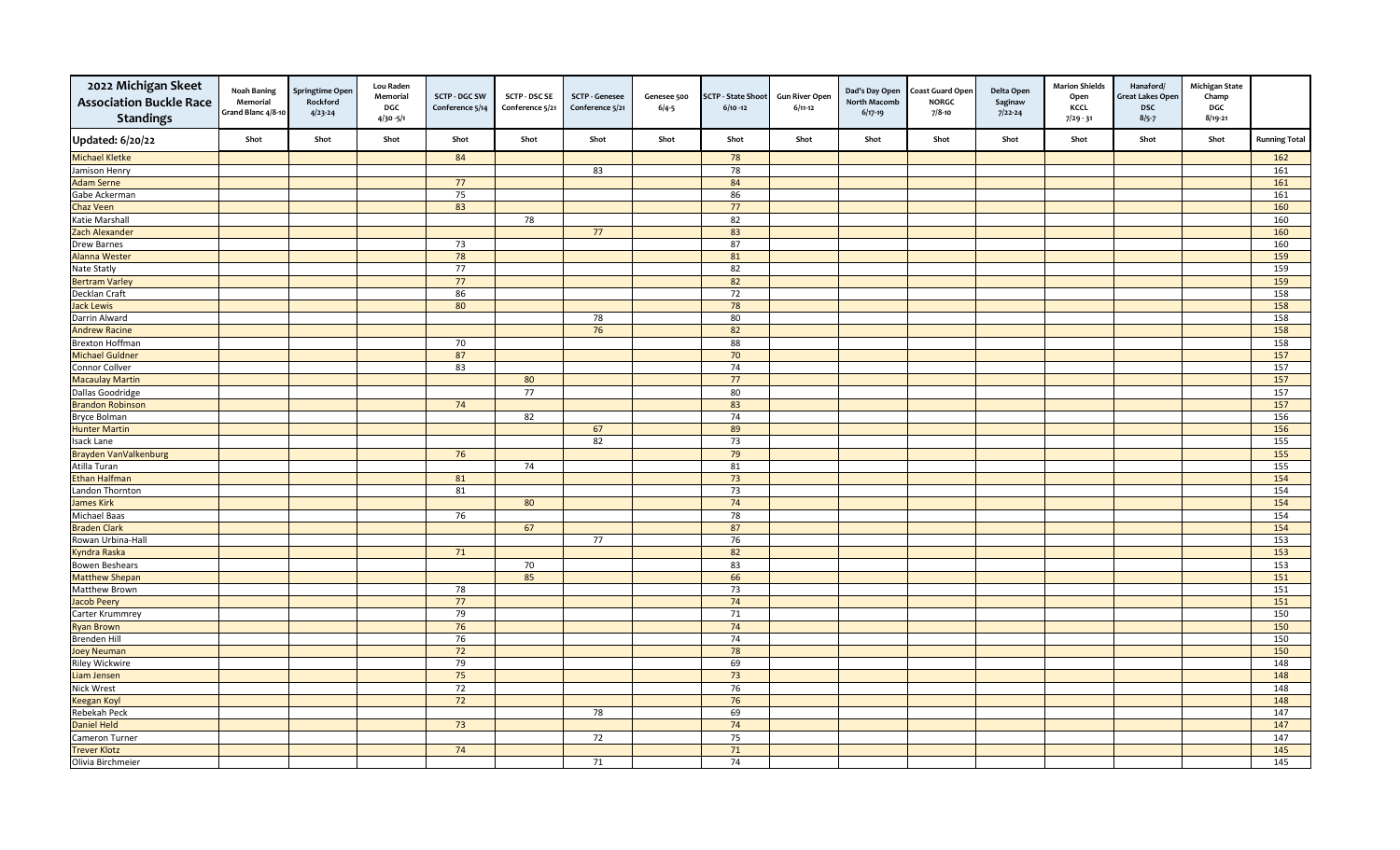| 2022 Michigan Skeet<br><b>Association Buckle Race</b><br><b>Standings</b> | <b>Noah Baning</b><br>Memorial<br>Grand Blanc 4/8-10 | <b>Springtime Oper</b><br>Rockford<br>$4/23 - 24$ | <b>Lou Raden</b><br>Memorial<br>DGC<br>$4/30 - 5/1$ | <b>SCTP - DGC SW</b><br>Conference 5/14 | <b>SCTP - DSC SE</b><br>Conference 5/21 | <b>SCTP - Genesee</b><br>Conference 5/21 | Genesee 500<br>$6/4 - 5$ | <b>SCTP - State Shoot</b><br>$6/10 - 12$ | <b>Gun River Open</b><br>$6/11-12$ | Dad's Day Open<br><b>North Macomb</b><br>$6/17-19$ | <b>Coast Guard Open</b><br><b>NORGC</b><br>7/8-10 | Delta Open<br>Saginaw<br>$7/22 - 24$ | <b>Marion Shields</b><br>Open<br>KCCL<br>$7/29 - 31$ | Hanaford/<br>Great Lakes Open<br><b>DSC</b><br>$8/5 - 7$ | <b>Michigan State</b><br>Champ<br>DGC<br>$8/19 - 21$ |                      |
|---------------------------------------------------------------------------|------------------------------------------------------|---------------------------------------------------|-----------------------------------------------------|-----------------------------------------|-----------------------------------------|------------------------------------------|--------------------------|------------------------------------------|------------------------------------|----------------------------------------------------|---------------------------------------------------|--------------------------------------|------------------------------------------------------|----------------------------------------------------------|------------------------------------------------------|----------------------|
| <b>Updated: 6/20/22</b>                                                   | Shot                                                 | Shot                                              | Shot                                                | Shot                                    | Shot                                    | Shot                                     | Shot                     | Shot                                     | Shot                               | Shot                                               | Shot                                              | Shot                                 | Shot                                                 | Shot                                                     | Shot                                                 | <b>Running Total</b> |
| Hunter VanSpronsen                                                        |                                                      |                                                   |                                                     | 68                                      |                                         |                                          |                          | 77                                       |                                    |                                                    |                                                   |                                      |                                                      |                                                          |                                                      | 145                  |
| Wyatt Cox                                                                 |                                                      |                                                   |                                                     | 75                                      |                                         |                                          |                          | 69                                       |                                    |                                                    |                                                   |                                      |                                                      |                                                          |                                                      | 144                  |
| <b>Conor McKee</b>                                                        |                                                      |                                                   |                                                     | $\overline{73}$                         |                                         |                                          |                          | 71                                       |                                    |                                                    |                                                   |                                      |                                                      |                                                          |                                                      | 144                  |
| <b>Colton Chaney</b>                                                      |                                                      |                                                   |                                                     |                                         |                                         | 69                                       |                          | 75                                       |                                    |                                                    |                                                   |                                      |                                                      |                                                          |                                                      | 144                  |
| <b>Tyler Priemer</b>                                                      |                                                      |                                                   |                                                     |                                         |                                         | 61                                       |                          | 83                                       |                                    |                                                    |                                                   |                                      |                                                      |                                                          |                                                      | 144                  |
| <b>Tanner Watkins</b>                                                     |                                                      |                                                   |                                                     |                                         |                                         | 57                                       |                          | 87                                       |                                    |                                                    |                                                   |                                      |                                                      |                                                          |                                                      | 144                  |
| <b>Peyton Ewalt</b>                                                       |                                                      |                                                   |                                                     | 72                                      |                                         |                                          |                          | 71                                       |                                    |                                                    |                                                   |                                      |                                                      |                                                          |                                                      | 143                  |
| <b>Rylan Peck</b>                                                         |                                                      |                                                   |                                                     |                                         |                                         | 71                                       |                          | $\overline{72}$                          |                                    |                                                    |                                                   |                                      |                                                      |                                                          |                                                      | 143                  |
| <b>Alexander Pardington</b>                                               |                                                      |                                                   |                                                     |                                         | 71                                      |                                          |                          | 72                                       |                                    |                                                    |                                                   |                                      |                                                      |                                                          |                                                      | 143                  |
| Nicholas Huffman                                                          |                                                      |                                                   |                                                     | 71                                      |                                         |                                          |                          | 72                                       |                                    |                                                    |                                                   |                                      |                                                      |                                                          |                                                      | 143                  |
| <b>Luke Frost</b>                                                         |                                                      |                                                   |                                                     | 75                                      |                                         |                                          |                          | 67                                       |                                    |                                                    |                                                   |                                      |                                                      |                                                          |                                                      | 142                  |
| Jayden Nierescher                                                         |                                                      |                                                   |                                                     |                                         |                                         | 74                                       |                          | 68                                       |                                    |                                                    |                                                   |                                      |                                                      |                                                          |                                                      | 142                  |
| <b>Matthew Stover</b>                                                     |                                                      |                                                   |                                                     |                                         |                                         | 70                                       |                          | 72                                       |                                    |                                                    |                                                   |                                      |                                                      |                                                          |                                                      | 142                  |
| Julian Mueller                                                            |                                                      |                                                   |                                                     | 68                                      |                                         |                                          |                          | 74                                       |                                    |                                                    |                                                   |                                      |                                                      |                                                          |                                                      | 142                  |
| <b>Kody Walker</b>                                                        |                                                      |                                                   |                                                     | 62                                      |                                         |                                          |                          | 80                                       |                                    |                                                    |                                                   |                                      |                                                      |                                                          |                                                      | 142                  |
| Bryan Rouse                                                               |                                                      |                                                   |                                                     |                                         |                                         | 74                                       |                          | 67                                       |                                    |                                                    |                                                   |                                      |                                                      |                                                          |                                                      | 141                  |
| <b>Adler Line</b>                                                         |                                                      |                                                   |                                                     |                                         | 71                                      |                                          |                          | 70                                       |                                    |                                                    |                                                   |                                      |                                                      |                                                          |                                                      | 141                  |
| <b>Blake Patterson</b>                                                    |                                                      |                                                   |                                                     |                                         | 65                                      |                                          |                          | 76                                       |                                    |                                                    |                                                   |                                      |                                                      |                                                          |                                                      | 141                  |
| <b>Dylan McKenna</b>                                                      |                                                      |                                                   |                                                     |                                         | 65                                      |                                          |                          | 76                                       |                                    |                                                    |                                                   |                                      |                                                      |                                                          |                                                      | $\overline{141}$     |
| Andrew Light                                                              |                                                      |                                                   |                                                     |                                         |                                         | 72                                       |                          | 68                                       |                                    |                                                    |                                                   |                                      |                                                      |                                                          |                                                      | 140                  |
| <b>Charlie McKibben</b>                                                   |                                                      |                                                   |                                                     |                                         |                                         | 69                                       |                          | 71                                       |                                    |                                                    |                                                   |                                      |                                                      |                                                          |                                                      | 140                  |
| Kaleb Krummrey                                                            |                                                      |                                                   |                                                     | 72                                      |                                         |                                          |                          | 67                                       |                                    |                                                    |                                                   |                                      |                                                      |                                                          |                                                      | 139                  |
| <b>Joseph Korcek</b>                                                      |                                                      |                                                   |                                                     | 67                                      |                                         |                                          |                          | 72                                       |                                    |                                                    |                                                   |                                      |                                                      |                                                          |                                                      | 139                  |
| David Skewes                                                              |                                                      |                                                   |                                                     |                                         | 76                                      |                                          |                          | 62                                       |                                    |                                                    |                                                   |                                      |                                                      |                                                          |                                                      | 138                  |
| <b>Ryder Wickwire</b>                                                     |                                                      |                                                   |                                                     | 76                                      |                                         |                                          |                          | 62                                       |                                    |                                                    |                                                   |                                      |                                                      |                                                          |                                                      | 138                  |
| Hayden Beerens                                                            |                                                      |                                                   |                                                     | 72                                      |                                         |                                          |                          | 66                                       |                                    |                                                    |                                                   |                                      |                                                      |                                                          |                                                      | 138                  |
| <b>Elliot Vantine</b>                                                     |                                                      |                                                   |                                                     |                                         |                                         | 72                                       |                          | 65                                       |                                    |                                                    |                                                   |                                      |                                                      |                                                          |                                                      | 137                  |
| Cauy VanDerHeide                                                          |                                                      |                                                   |                                                     | 70                                      |                                         |                                          |                          | 67                                       |                                    |                                                    |                                                   |                                      |                                                      |                                                          |                                                      | 137                  |
| <b>Ethan Hawkins</b>                                                      |                                                      |                                                   |                                                     |                                         |                                         | 68                                       |                          | 69                                       |                                    |                                                    |                                                   |                                      |                                                      |                                                          |                                                      | 137                  |
| Rylei Weller                                                              |                                                      |                                                   |                                                     | 68                                      |                                         |                                          |                          | 69                                       |                                    |                                                    |                                                   |                                      |                                                      |                                                          |                                                      | 137                  |
| Sage Huber                                                                |                                                      |                                                   |                                                     |                                         |                                         | 65                                       |                          | 72                                       |                                    |                                                    |                                                   |                                      |                                                      |                                                          |                                                      | 137                  |
| Alex Beaulieu                                                             |                                                      |                                                   |                                                     |                                         | 67                                      |                                          |                          | 69                                       |                                    |                                                    |                                                   |                                      |                                                      |                                                          |                                                      | 136                  |
| <b>Anna Swarthout</b>                                                     |                                                      |                                                   |                                                     | 63                                      |                                         |                                          |                          | 73                                       |                                    |                                                    |                                                   |                                      |                                                      |                                                          |                                                      | 136                  |
| Zoe Versluys                                                              |                                                      |                                                   |                                                     | 66                                      |                                         |                                          |                          | 69                                       |                                    |                                                    |                                                   |                                      |                                                      |                                                          |                                                      | 135                  |
| <b>Austin Edwards</b>                                                     |                                                      |                                                   |                                                     |                                         | 64                                      |                                          |                          | 71                                       |                                    |                                                    |                                                   |                                      |                                                      |                                                          |                                                      | 135                  |
| Jackson Youngblood                                                        |                                                      |                                                   |                                                     | 62                                      |                                         |                                          |                          | 73                                       |                                    |                                                    |                                                   |                                      |                                                      |                                                          |                                                      | 135                  |
| <b>Christian Puffpaff</b>                                                 |                                                      |                                                   |                                                     | 68                                      |                                         |                                          |                          | 66                                       |                                    |                                                    |                                                   |                                      |                                                      |                                                          |                                                      | 134                  |
| John Mortensen                                                            |                                                      |                                                   |                                                     | 71                                      |                                         |                                          |                          | 62                                       |                                    |                                                    |                                                   |                                      |                                                      |                                                          |                                                      | 133                  |
| <b>Gavin Pozdol</b>                                                       |                                                      |                                                   |                                                     |                                         | 67                                      |                                          |                          | 66                                       |                                    |                                                    |                                                   |                                      |                                                      |                                                          |                                                      | 133                  |
| Lance Green                                                               |                                                      |                                                   |                                                     |                                         |                                         | 52                                       |                          | 81                                       |                                    |                                                    |                                                   |                                      |                                                      |                                                          |                                                      | $\overline{133}$     |
| <b>Dawson Berry</b>                                                       |                                                      |                                                   |                                                     |                                         |                                         | 53                                       |                          | 77                                       |                                    |                                                    |                                                   |                                      |                                                      |                                                          |                                                      | 130                  |
| Benjamin Wednieski                                                        |                                                      |                                                   |                                                     |                                         | 66                                      |                                          |                          | 63                                       |                                    |                                                    |                                                   |                                      |                                                      |                                                          |                                                      | 129                  |
| <b>Ignacy Drozd</b>                                                       |                                                      |                                                   |                                                     |                                         | 71                                      |                                          |                          | 56                                       |                                    |                                                    |                                                   |                                      |                                                      |                                                          |                                                      | 127                  |
| Roman Paschket                                                            |                                                      |                                                   |                                                     |                                         |                                         | 65                                       |                          | 60                                       |                                    |                                                    |                                                   |                                      |                                                      |                                                          |                                                      | 125                  |
| Laura Hull                                                                |                                                      |                                                   |                                                     |                                         | 57                                      |                                          |                          | 68                                       |                                    |                                                    |                                                   |                                      |                                                      |                                                          |                                                      | 125                  |
| Kent L. Gieselman                                                         |                                                      |                                                   |                                                     |                                         |                                         | 53                                       |                          | 71                                       |                                    |                                                    |                                                   |                                      |                                                      |                                                          |                                                      | 124                  |
| <b>Henry Batts</b>                                                        |                                                      |                                                   |                                                     | 66                                      |                                         |                                          |                          | 56                                       |                                    |                                                    |                                                   |                                      |                                                      |                                                          |                                                      | 122                  |
| Sebastian Devereaux                                                       |                                                      |                                                   |                                                     | 54                                      |                                         |                                          |                          | 68                                       |                                    |                                                    |                                                   |                                      |                                                      |                                                          |                                                      | $\overline{122}$     |
| <b>Chloe Besson</b>                                                       |                                                      |                                                   |                                                     |                                         |                                         | 65                                       |                          | 56                                       |                                    |                                                    |                                                   |                                      |                                                      |                                                          |                                                      | 121                  |
| Luke Garnett                                                              |                                                      |                                                   |                                                     |                                         |                                         | 62                                       |                          | 59                                       |                                    |                                                    |                                                   |                                      |                                                      |                                                          |                                                      | 121                  |
|                                                                           |                                                      |                                                   |                                                     |                                         |                                         |                                          |                          |                                          |                                    |                                                    |                                                   |                                      |                                                      |                                                          |                                                      |                      |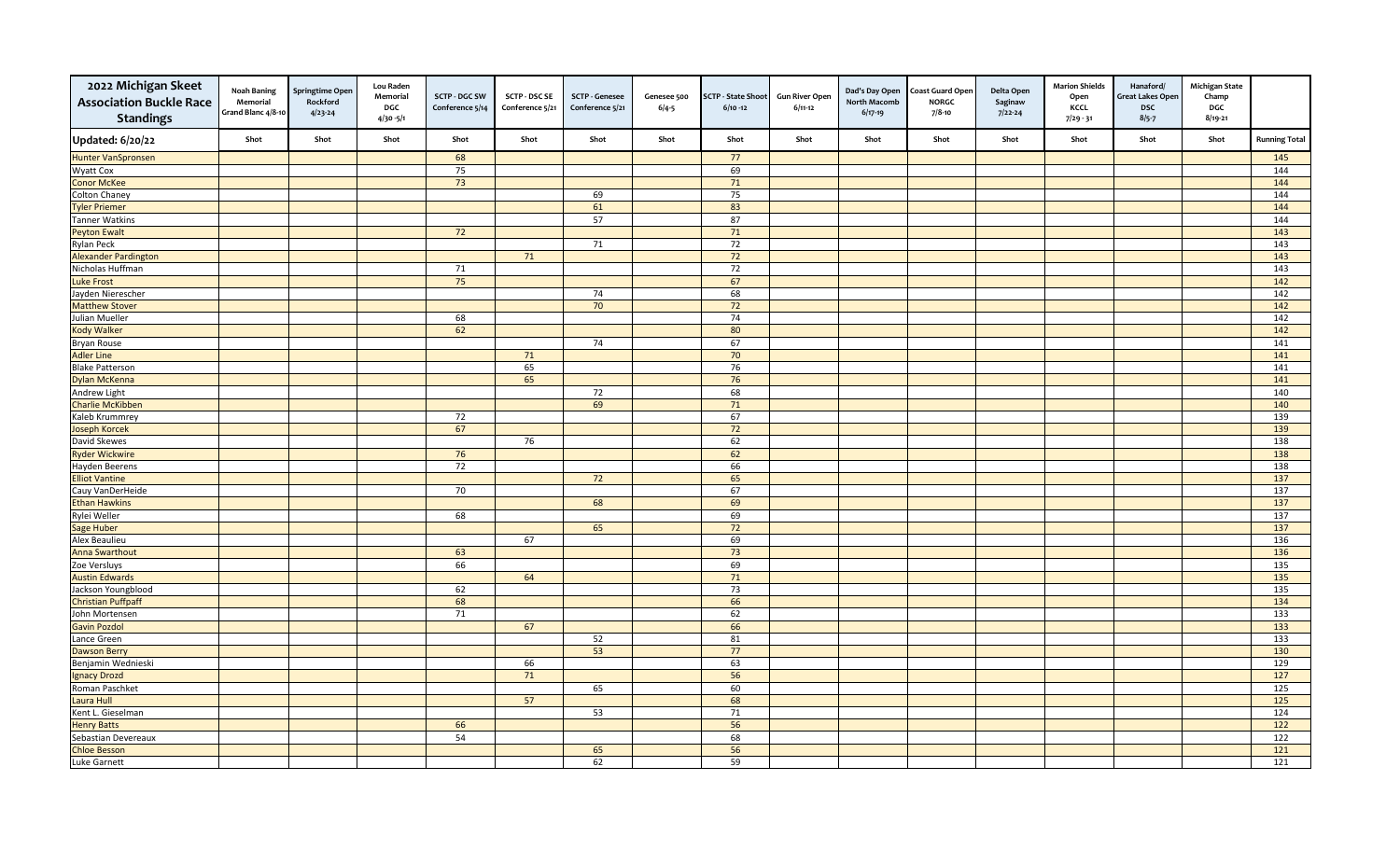| 2022 Michigan Skeet<br><b>Association Buckle Race</b><br><b>Standings</b> | <b>Noah Baning</b><br>Memorial<br>Grand Blanc 4/8-10 | <b>Springtime Oper</b><br>Rockford<br>$4/23 - 24$ | <b>Lou Raden</b><br>Memorial<br>DGC<br>$4/30 - 5/1$ | <b>SCTP - DGC SW</b><br>Conference 5/14 | <b>SCTP - DSC SE</b><br>Conference 5/21 | <b>SCTP - Genesee</b><br>Conference 5/21 | Genesee 500<br>$6/4 - 5$ | <b>SCTP - State Shoot</b><br>$6/10 - 12$ | <b>Gun River Open</b><br>$6/11-12$ | Dad's Day Open<br><b>North Macomb</b><br>$6/17-19$ | <b>Coast Guard Open</b><br><b>NORGC</b><br>7/8-10 | Delta Open<br>Saginaw<br>$7/22 - 24$ | <b>Marion Shields</b><br>Open<br>KCCL<br>$7/29 - 31$ | Hanaford/<br>Great Lakes Open<br><b>DSC</b><br>$8/5 - 7$ | <b>Michigan State</b><br>Champ<br>DGC<br>$8/19 - 21$ |                      |
|---------------------------------------------------------------------------|------------------------------------------------------|---------------------------------------------------|-----------------------------------------------------|-----------------------------------------|-----------------------------------------|------------------------------------------|--------------------------|------------------------------------------|------------------------------------|----------------------------------------------------|---------------------------------------------------|--------------------------------------|------------------------------------------------------|----------------------------------------------------------|------------------------------------------------------|----------------------|
| <b>Updated: 6/20/22</b>                                                   | Shot                                                 | Shot                                              | Shot                                                | Shot                                    | Shot                                    | Shot                                     | Shot                     | Shot                                     | Shot                               | Shot                                               | Shot                                              | Shot                                 | Shot                                                 | Shot                                                     | Shot                                                 | <b>Running Total</b> |
| Eli Sheridan                                                              |                                                      |                                                   |                                                     | 58                                      |                                         |                                          |                          | 63                                       |                                    |                                                    |                                                   |                                      |                                                      |                                                          |                                                      | 121                  |
| Gavin Blaskis                                                             |                                                      |                                                   |                                                     | 55                                      |                                         |                                          |                          | 66                                       |                                    |                                                    |                                                   |                                      |                                                      |                                                          |                                                      | 121                  |
| <b>Jett Frost</b>                                                         |                                                      |                                                   |                                                     | 55                                      |                                         |                                          |                          | 65                                       |                                    |                                                    |                                                   |                                      |                                                      |                                                          |                                                      | $\frac{120}{2}$      |
| Gavyn Sullivan                                                            |                                                      |                                                   |                                                     | 48                                      |                                         |                                          |                          | 71                                       |                                    |                                                    |                                                   |                                      |                                                      |                                                          |                                                      | 119                  |
| Krista Johnson                                                            |                                                      |                                                   |                                                     | 40                                      |                                         |                                          | 78                       |                                          |                                    |                                                    |                                                   |                                      |                                                      |                                                          |                                                      | 118                  |
| <b>Catherine Newell</b>                                                   |                                                      |                                                   |                                                     | 52                                      |                                         |                                          |                          | 66                                       |                                    |                                                    |                                                   |                                      |                                                      |                                                          |                                                      | 118                  |
| <b>Sydney Wells</b>                                                       |                                                      |                                                   |                                                     |                                         | 47                                      |                                          |                          | 71                                       |                                    |                                                    |                                                   |                                      |                                                      |                                                          |                                                      | 118                  |
| Benjamin Hartman                                                          |                                                      |                                                   |                                                     |                                         |                                         | 41                                       |                          | 76                                       |                                    |                                                    |                                                   |                                      |                                                      |                                                          |                                                      | 117                  |
| <b>Hunter Flanigan</b>                                                    |                                                      |                                                   |                                                     | 65                                      |                                         |                                          |                          | 51                                       |                                    |                                                    |                                                   |                                      |                                                      |                                                          |                                                      | 116                  |
| <b>Isaac Hubarth</b>                                                      |                                                      |                                                   |                                                     |                                         |                                         | 59                                       |                          | 57                                       |                                    |                                                    |                                                   |                                      |                                                      |                                                          |                                                      | 116                  |
| <b>Nathaniel Belanger</b>                                                 |                                                      |                                                   |                                                     |                                         |                                         | 35                                       |                          | 81                                       |                                    |                                                    |                                                   |                                      |                                                      |                                                          |                                                      | 116                  |
| Brayden Holst                                                             |                                                      |                                                   |                                                     | 52                                      |                                         |                                          |                          | 62                                       |                                    |                                                    |                                                   |                                      |                                                      |                                                          |                                                      | 114                  |
| <b>Anthony Richmond</b>                                                   |                                                      |                                                   |                                                     | 45                                      |                                         |                                          |                          | 69                                       |                                    |                                                    |                                                   |                                      |                                                      |                                                          |                                                      | 114                  |
| <b>Eliott Newland</b>                                                     |                                                      |                                                   |                                                     | 54                                      |                                         |                                          |                          | 59                                       |                                    |                                                    |                                                   |                                      |                                                      |                                                          |                                                      | 113                  |
| <b>Monte Shawver</b>                                                      |                                                      |                                                   |                                                     | 67                                      |                                         |                                          |                          | 45                                       |                                    |                                                    |                                                   |                                      |                                                      |                                                          |                                                      | 112                  |
| <b>Tyler Glasco</b>                                                       |                                                      |                                                   |                                                     |                                         |                                         | 56                                       |                          | 56                                       |                                    |                                                    |                                                   |                                      |                                                      |                                                          |                                                      | 112                  |
| <b>Hilde Versluys</b>                                                     |                                                      |                                                   |                                                     | 53                                      |                                         |                                          |                          | 59                                       |                                    |                                                    |                                                   |                                      |                                                      |                                                          |                                                      | 112                  |
| Roman Fox                                                                 |                                                      |                                                   |                                                     |                                         | 51                                      |                                          |                          | 61                                       |                                    |                                                    |                                                   |                                      |                                                      |                                                          |                                                      | 112                  |
| <b>Dawson Starkey</b>                                                     |                                                      |                                                   |                                                     | 49                                      |                                         |                                          |                          | 63                                       |                                    |                                                    |                                                   |                                      |                                                      |                                                          |                                                      | 112                  |
| <b>Colton Nyenhuis</b>                                                    |                                                      |                                                   |                                                     | 34                                      |                                         |                                          |                          | 78                                       |                                    |                                                    |                                                   |                                      |                                                      |                                                          |                                                      | 112                  |
| <b>Owen Moberley</b>                                                      |                                                      |                                                   |                                                     | 19                                      |                                         |                                          |                          | 92                                       |                                    |                                                    |                                                   |                                      |                                                      |                                                          |                                                      | 111                  |
| Lucy Elyea                                                                |                                                      |                                                   |                                                     | 52                                      |                                         |                                          |                          | 58                                       |                                    |                                                    |                                                   |                                      |                                                      |                                                          |                                                      | 110                  |
| Robert Kaufmann Jr                                                        |                                                      |                                                   |                                                     | 63                                      |                                         |                                          |                          | 46                                       |                                    |                                                    |                                                   |                                      |                                                      |                                                          |                                                      | 109                  |
| Seth Carper                                                               |                                                      |                                                   |                                                     |                                         |                                         | 48                                       |                          | 60                                       |                                    |                                                    |                                                   |                                      |                                                      |                                                          |                                                      | 108                  |
| <b>Brooklyn Jordan</b>                                                    |                                                      |                                                   |                                                     |                                         |                                         | 51                                       |                          | 52                                       |                                    |                                                    |                                                   |                                      |                                                      |                                                          |                                                      | 103                  |
| Easton DeVary                                                             |                                                      |                                                   |                                                     |                                         |                                         | 42                                       |                          | 59                                       |                                    |                                                    |                                                   |                                      |                                                      |                                                          |                                                      | 101                  |
| Jaiden Helmholdt                                                          |                                                      |                                                   |                                                     | 46                                      |                                         |                                          |                          | 52                                       |                                    |                                                    |                                                   |                                      |                                                      |                                                          |                                                      | 98                   |
| Elizabeth Hartmann                                                        |                                                      |                                                   |                                                     |                                         |                                         | 42                                       |                          | 55                                       |                                    |                                                    |                                                   |                                      |                                                      |                                                          |                                                      | 97                   |
| <b>Malic Magnusson</b>                                                    |                                                      |                                                   |                                                     |                                         |                                         |                                          |                          | 95                                       |                                    |                                                    |                                                   |                                      |                                                      |                                                          |                                                      | 95                   |
| Nolan Meachum                                                             |                                                      |                                                   |                                                     | 94                                      |                                         |                                          |                          |                                          |                                    |                                                    |                                                   |                                      |                                                      |                                                          |                                                      | 94                   |
| <b>Chloe Golda</b>                                                        |                                                      |                                                   |                                                     |                                         |                                         | 45                                       |                          | 48                                       |                                    |                                                    |                                                   |                                      |                                                      |                                                          |                                                      | 93                   |
| Ryan Oberle                                                               |                                                      |                                                   |                                                     |                                         |                                         |                                          |                          | 93                                       |                                    |                                                    |                                                   |                                      |                                                      |                                                          |                                                      | 93                   |
| <b>Drew Corkins</b>                                                       |                                                      |                                                   |                                                     |                                         |                                         | 48                                       |                          | 43                                       |                                    |                                                    |                                                   |                                      |                                                      |                                                          |                                                      | 91                   |
| Jonathon Cain                                                             |                                                      |                                                   |                                                     |                                         |                                         | 19                                       |                          | 72                                       |                                    |                                                    |                                                   |                                      |                                                      |                                                          |                                                      | 91                   |
| <b>Jason Stephens</b>                                                     |                                                      |                                                   |                                                     |                                         |                                         |                                          |                          | 90                                       |                                    |                                                    |                                                   |                                      |                                                      |                                                          |                                                      | 90                   |
| <b>Matthias Finley</b>                                                    |                                                      |                                                   |                                                     |                                         | 89                                      |                                          |                          |                                          |                                    |                                                    |                                                   |                                      |                                                      |                                                          |                                                      | 89                   |
| <b>George Lesperance</b>                                                  |                                                      |                                                   |                                                     | 51                                      |                                         |                                          |                          | 38                                       |                                    |                                                    |                                                   |                                      |                                                      |                                                          |                                                      | 89                   |
| Angalynn Loker                                                            |                                                      |                                                   |                                                     | 49                                      |                                         |                                          |                          | 40                                       |                                    |                                                    |                                                   |                                      |                                                      |                                                          |                                                      | 89                   |
| <b>Ruby Horner</b>                                                        |                                                      |                                                   |                                                     |                                         |                                         | 32                                       |                          | 57                                       |                                    |                                                    |                                                   |                                      |                                                      |                                                          |                                                      | 89                   |
| Jeremy Wright                                                             |                                                      |                                                   |                                                     |                                         |                                         |                                          |                          | 89                                       |                                    |                                                    |                                                   |                                      |                                                      |                                                          |                                                      | 89                   |
| <b>Justin Petrill</b>                                                     |                                                      |                                                   |                                                     | 88                                      |                                         |                                          |                          |                                          |                                    |                                                    |                                                   |                                      |                                                      |                                                          |                                                      | 88                   |
| James Beatty                                                              |                                                      |                                                   |                                                     |                                         | 87                                      |                                          |                          |                                          |                                    |                                                    |                                                   |                                      |                                                      |                                                          |                                                      | 87                   |
| <b>Trent Fatur</b>                                                        |                                                      |                                                   |                                                     |                                         |                                         |                                          |                          | 87                                       |                                    |                                                    |                                                   |                                      |                                                      |                                                          |                                                      | 87                   |
| Drake Syrjala                                                             |                                                      |                                                   |                                                     |                                         |                                         |                                          |                          | 86                                       |                                    |                                                    |                                                   |                                      |                                                      |                                                          |                                                      | 86                   |
| <b>Dylan Rawlings</b>                                                     |                                                      |                                                   |                                                     | 85                                      |                                         |                                          |                          |                                          |                                    |                                                    |                                                   |                                      |                                                      |                                                          |                                                      | 85                   |
| Levi Folkening                                                            |                                                      |                                                   |                                                     | 41                                      |                                         |                                          |                          | 44                                       |                                    |                                                    |                                                   |                                      |                                                      |                                                          |                                                      | 85                   |
| Levi Hempsted                                                             |                                                      |                                                   |                                                     | 42                                      |                                         |                                          |                          | 42                                       |                                    |                                                    |                                                   |                                      |                                                      |                                                          |                                                      | 84                   |
| Cole Schulz                                                               |                                                      |                                                   |                                                     | 83                                      |                                         |                                          |                          |                                          |                                    |                                                    |                                                   |                                      |                                                      |                                                          |                                                      | 83                   |
| David Johnston                                                            |                                                      |                                                   |                                                     | 83                                      |                                         |                                          |                          |                                          |                                    |                                                    |                                                   |                                      |                                                      |                                                          |                                                      | 83                   |
| <b>Justin Sorg</b>                                                        |                                                      |                                                   |                                                     | 81                                      |                                         |                                          |                          |                                          |                                    |                                                    |                                                   |                                      |                                                      |                                                          |                                                      | 81                   |
|                                                                           |                                                      |                                                   |                                                     |                                         |                                         |                                          |                          |                                          |                                    |                                                    |                                                   |                                      |                                                      |                                                          |                                                      |                      |